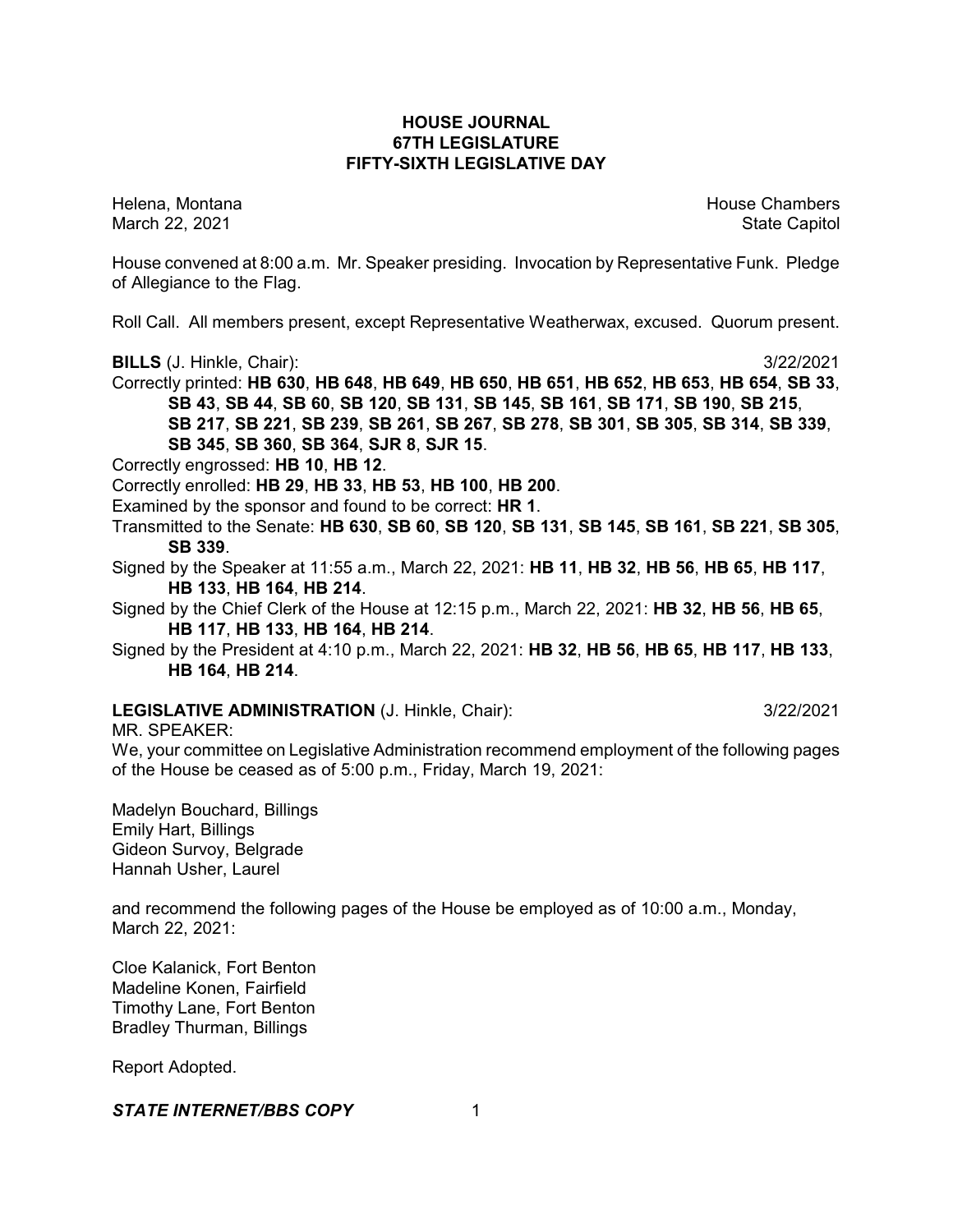### **COMMUNICATIONS AND PETITIONS**

Mr. Speaker:

We, your committee on Legislative Administration, having examined the daily journals for the thirtyfirst, thirty-second, thirty-third, thirty-fourth, and thirty-fifth legislative days, find the same to be correct.

Representative J. Hinkle, Chair

#### **REPORTS OF STANDING COMMITTEES**

**APPROPRIATIONS** (Jones, Chair): 3/19/2021 **HB 4**, do pass. Report adopted. **HB 10**, introduced bill, be amended as follows:

1. Page 2, line 14. **Strike:** "Water Rights Information System (WRIS)" **Insert:** "HVAC Systems Network and Monitoring"

2. Page 2, line 17. **Following:** "Project" **Insert:** "(Restricted)"

3. Page 2, line 18. **Strike:** "4,969,307" in two places **Insert:** "500,000" in two places

4. Page 2. **Following:** line 18 **Insert:** "This appropriation may be used only for the cloud access security broker project."

And, as amended, do pass. Report adopted.

**HB 12**, introduced bill, be amended as follows:

1. Page 1, line 14. **Strike**: "\$3,189,996" **Insert**: "\$3,190,121"

2. Page 2, line 15 through line 16. **Strike:** line 15 and line 16 in their entirety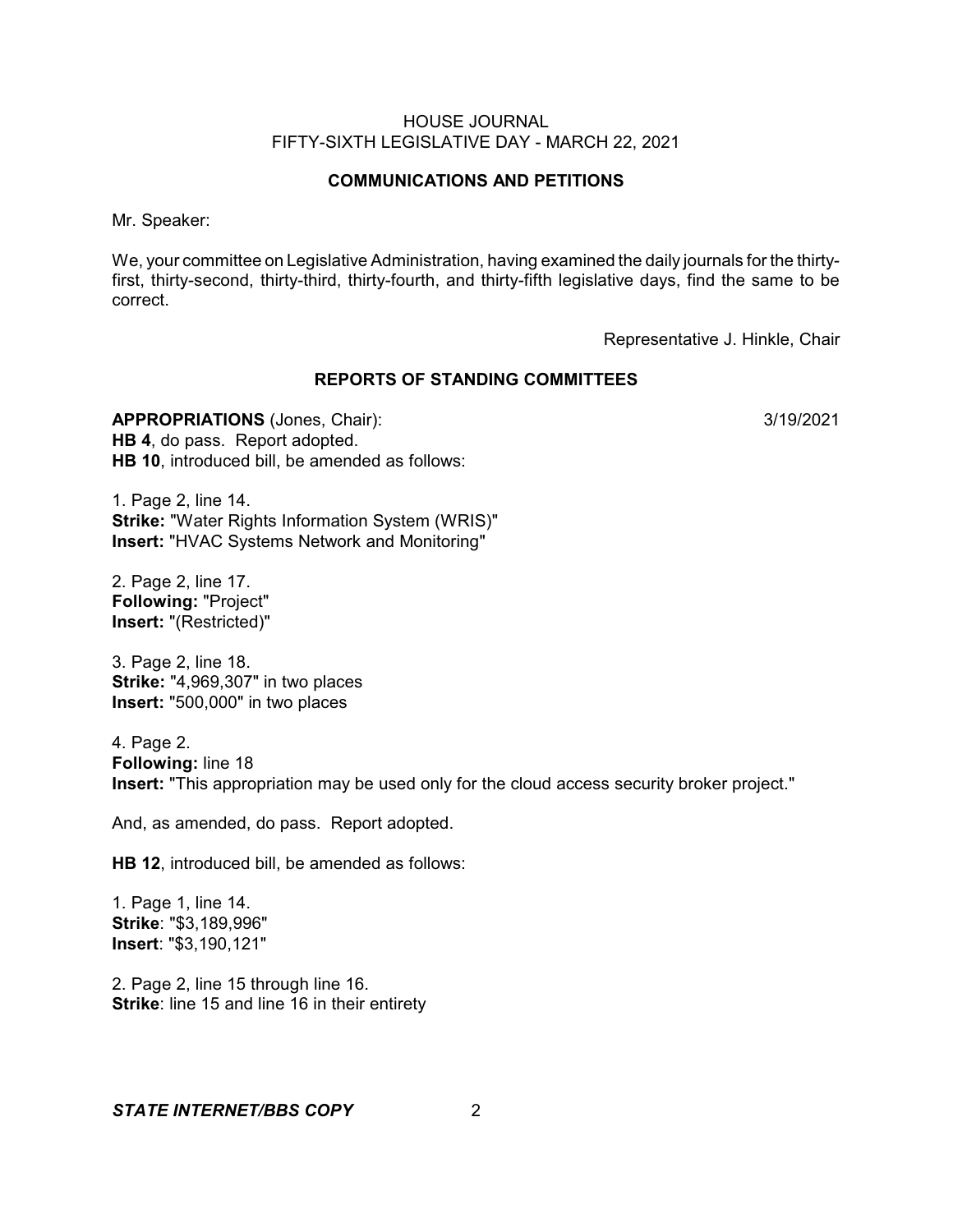| 3. Page 2.                      |    |                                                     |           |
|---------------------------------|----|-----------------------------------------------------|-----------|
| Following: line 24              |    |                                                     |           |
| Insert: "17                     |    | <b>Dillon Public Library</b>                        |           |
|                                 |    | <b>Dillon Public Library</b>                        | \$11,447  |
|                                 | 17 | Troy Museum and Visitor's Center                    |           |
|                                 |    | Troy Museum and Visitor's Center                    | \$4,904   |
|                                 | 17 | Old Town Hall in Shelby                             | \$9,000"  |
|                                 |    | City of Shelby                                      |           |
|                                 |    | 4. Page 3, line 27 through line 28.                 |           |
|                                 |    | Strike: line 27 and line 28 in their entirety       |           |
|                                 |    |                                                     |           |
|                                 |    | 5. Page 4, line 27 through line 28.                 |           |
|                                 |    | Strike: line 27 and line 28 in their entirety       |           |
|                                 |    |                                                     |           |
|                                 |    | 6. Page 5, line 27 through line 28.                 |           |
|                                 |    | Strike: line 27 and line 28 in their entirety       |           |
|                                 |    | And, as amended, do pass. Report adopted.           |           |
|                                 |    |                                                     |           |
|                                 |    | HB 620, do pass. Report adopted.                    |           |
|                                 |    |                                                     |           |
|                                 |    | <b>STATE ADMINISTRATION (McKamey, Chair):</b>       | 3/19/2021 |
|                                 |    | SB 226, be concurred in. Report adopted.            |           |
|                                 |    | SB 351, be concurred in. Report adopted.            |           |
|                                 |    |                                                     |           |
|                                 |    |                                                     |           |
|                                 |    | <b>MESSAGES FROM THE SENATE</b>                     |           |
|                                 |    | House bills concurred in and returned to the House: | 3/18/2021 |
|                                 |    |                                                     |           |
|                                 |    | HB 98, introduced by S. Stewart Peregoy             |           |
|                                 |    | HB 198, introduced by D. Harvey                     |           |
| HB 220, introduced by B. Putnam |    |                                                     |           |
|                                 |    | HB 232, introduced by F. Garner                     |           |
|                                 |    | HB 266, introduced by K. Holmlund                   |           |
|                                 |    | HB 268, introduced by B. Phalen                     |           |
|                                 |    | HB 270, introduced by E. Buttrey                    |           |

- **HB 271**, introduced by R. Marshall
- **HB 425**, introduced by J. Schillinger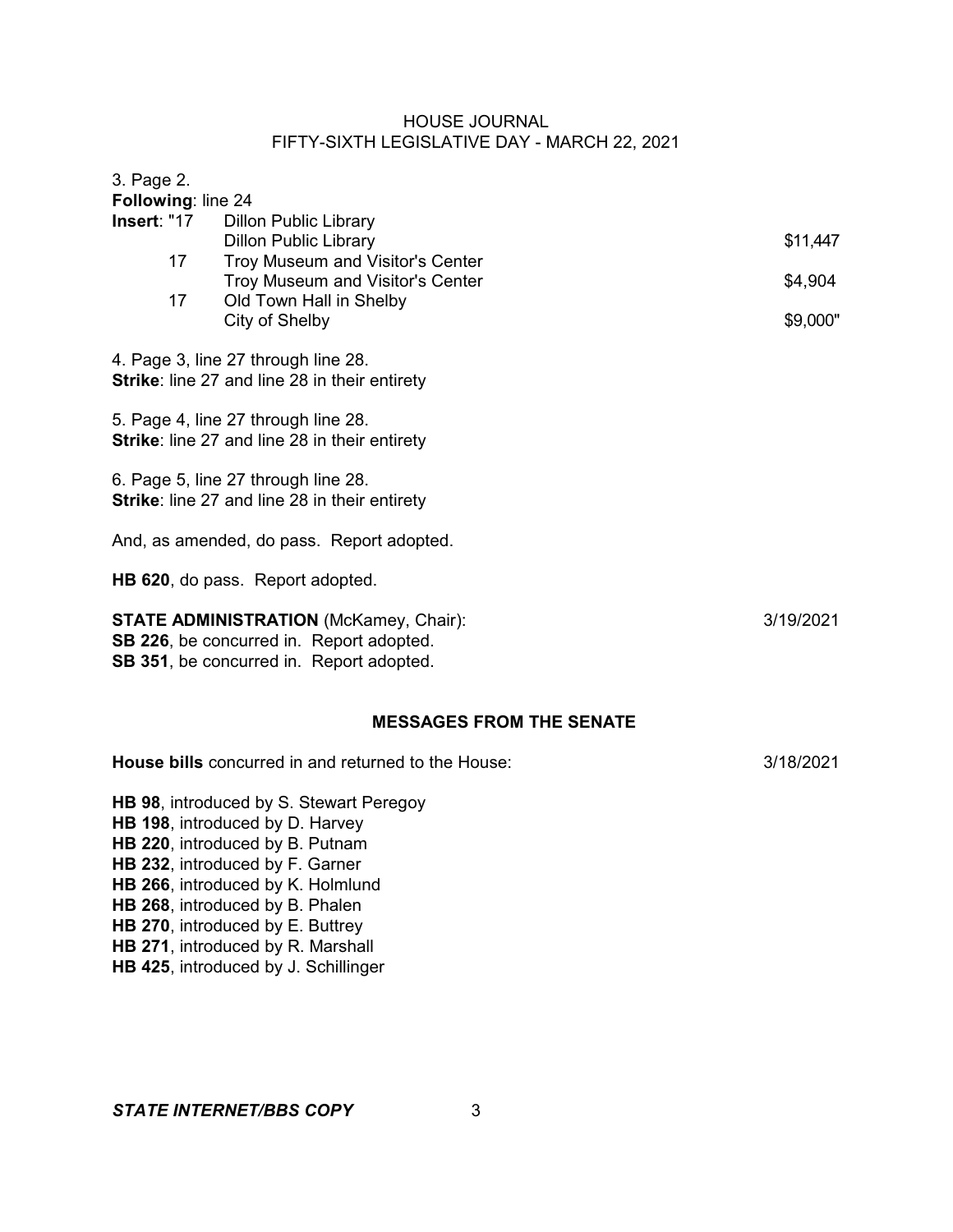| <b>House bill</b> concurred in as amended and returned to the House for concurrence in Senate<br>amendments: |           |
|--------------------------------------------------------------------------------------------------------------|-----------|
| <b>HB 20, introduced by B. Beard</b>                                                                         | 3/18/2021 |
| <b>House bill not</b> concurred in and returned to the House:                                                | 3/18/2021 |
| <b>HB 281, introduced by S. Gunderson</b>                                                                    |           |
| House amendments to Senate bills concurred in:                                                               | 3/18/2021 |
| SB 38, introduced by T. Gauthier<br><b>SB 115, introduced by K. Regier</b>                                   |           |
| <b>Senate bill</b> passed and transmitted to the House for concurrence:                                      | 3/18/2021 |

**SB 208**, introduced by J. Cohenour

# **FIRST READING AND COMMITMENT OF BILLS**

The following House bills were introduced, read first time, and referred to committees:

**HB 655**, introduced by E. Buttrey, F. Anderson, S. Galloway, S. Gist, J. Hinkle, M. Noland, V. Ricci, K. Zolnikov, M. Blasdel, J. Ellsworth, C. Smith, referred to Business and Labor.

**HB 656**, introduced by J. Read, L. Brewster, J. Fuller, S. Greef, E. Hill, C. Hinkle, K. Holmlund, M. Hopkins, B. Ler, M. Noland, L. Reksten, J. Schillinger, D. Skees, B. Tschida, B. Usher, referred to Judiciary.

**HB 657**, introduced by T. Running Wolf, referred to Energy, Technology and Federal Relations. **HB 658**, introduced by G. Frazer, D. Bedey, M. Bertoglio, A. Buckley, E. Buttrey, F. Garner, J. Gillette, S. Greef, L. Jones, K. Kelker, E. Kerr-Carpenter, D. Loge, B. Mitchell, M. Noland, S. Novak, J. Patelis, B. Phalen, B. Putnam, L. Reksten, T. Running Wolf, L. Sheldon-Galloway, M. Stromswold, J. Trebas, referred to Judiciary.

**HB 659**, introduced by A. Olsen, referred to Judiciary.

The following House joint resolution was introduced, read first time, and referred to committee:

**HJR 25**, introduced by S. Novak, A. Buckley, referred to Education.

The following House resolution was introduced, read first time, and referred to committee:

**HR 4**, introduced by A. Olsen, referred to Energy, Technology and Federal Relations.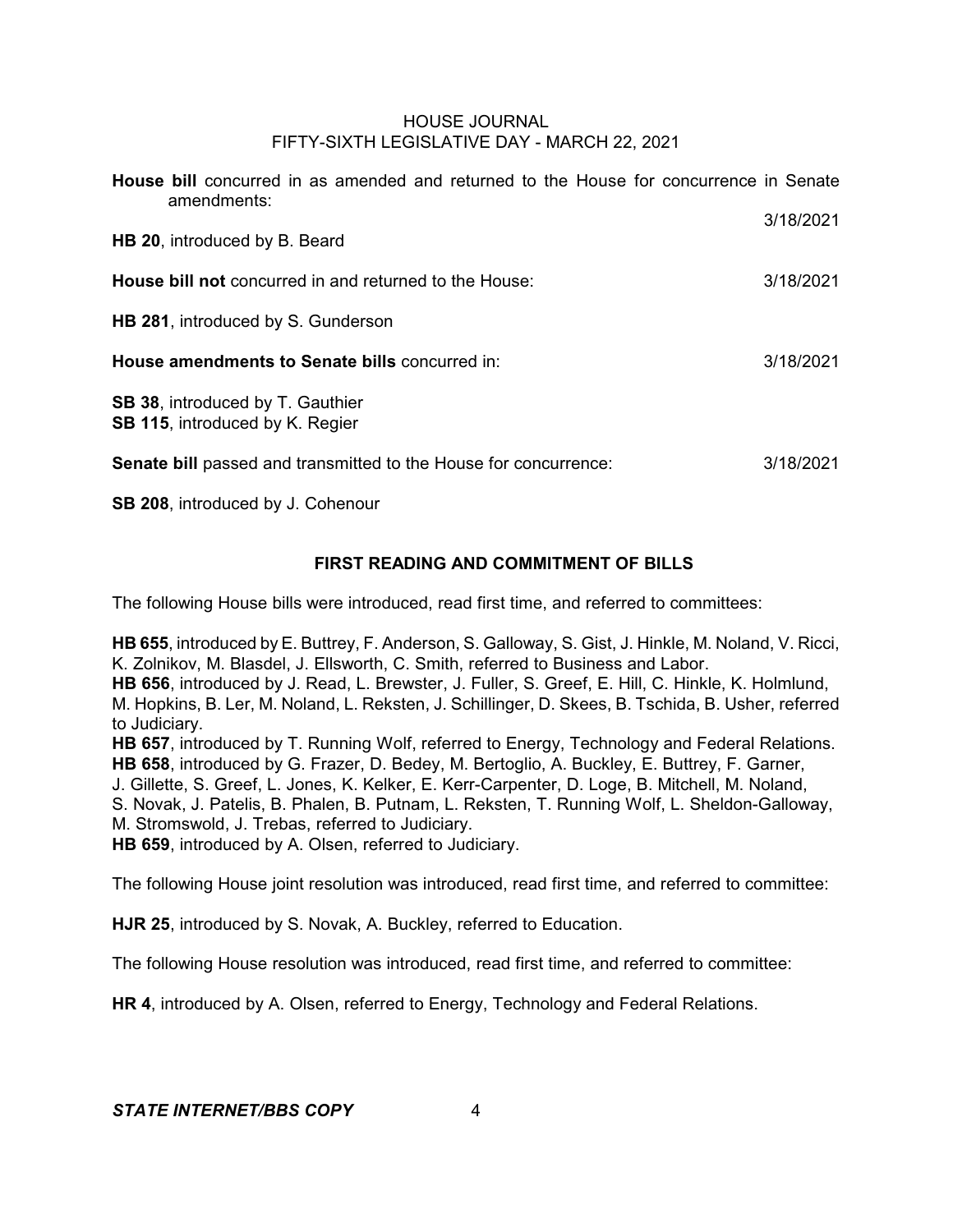The following Senate bill was introduced, read first time, and referred to committee:

**SB 208**, introduced by J. Cohenour, D. Salomon, J. Welborn, M. Blasdel, T. Jacobson, R. Lynch, B. Brown, J. Small, J. Gross, J. Ellsworth, B. Gillespie, M. Sweeney, C. Friedel, referred to Fish, Wildlife and Parks.

### **THIRD READING OF BILLS**

The following bills having been read three several times, title and history agreed to, were disposed of in the following manner:

**HB 630** passed as follows:

Yeas: Abbott, Anderson, Bartel, Bedey, Berglee, Bertoglio, Bishop, Brewster, Buckley, Buttrey, Caferro, Carlson, Curdy, Custer, Dooling, Dunwell, Duram, Farris-Olsen, Fern, Fielder, Fitzgerald, Fleming, France, Frazer, Fuller, Funk, Galloway, Garner, Gillette, Gist, Greef, Gunderson, Hamilton, Harvey, Hawk, Hayman, Hill, Hinkle C, Holmlund, Hopkins, Jones, Karjala, Kassmier, Keane, Kelker, Keogh, Kerns, Kerr-Carpenter, Knudsen C, Knudsen R, Kortum, Lenz, Ler, Loge, Malone, Marler, Marshall, McKamey, Mercer, Mitchell, Moore, Nave, Noland, Novak, Olsen,Patelis, Phalen, Putnam, Read, Regier A, Reksten, Ricci, Running Wolf, Schillinger, Seekins-Crowe, Sheldon-Galloway, Skees, Stafman, Stewart Peregoy, Stromswold, Sullivan, Tenenbaum, Thane, Trebas, Tschida, Usher, Vinton, Walsh, Welch, Whiteman Pena, Whitman, Windy Boy, Zolnikov, Mr. Speaker. Total 94

Nays: Beard, Binkley, Hinkle J, Regier M. Total 4

Voted absentee: None.

Excused: Weatherwax. Total 1

Absent or not voting: Smith. Total 1

**SB 60** concurred in as follows:

Yeas: Abbott, Anderson, Bartel, Beard, Bedey, Berglee, Bertoglio, Binkley, Bishop, Brewster, Buckley, Buttrey, Caferro, Carlson, Curdy, Custer, Dooling, Dunwell, Duram, Farris-Olsen, Fern, Fielder, Fitzgerald, Fleming, France, Frazer, Fuller, Funk, Galloway, Garner, Gillette, Gist, Greef, Gunderson, Hamilton, Harvey, Hawk, Hayman, Hill, Hinkle C, Hinkle J, Holmlund, Hopkins, Jones, Karjala, Kassmier, Keane, Kelker, Keogh, Kerns, Kerr-Carpenter, Knudsen C, Knudsen R, Kortum, Lenz, Ler, Loge, Malone, Marler, Marshall, McKamey, Mercer, Mitchell, Moore, Nave, Noland,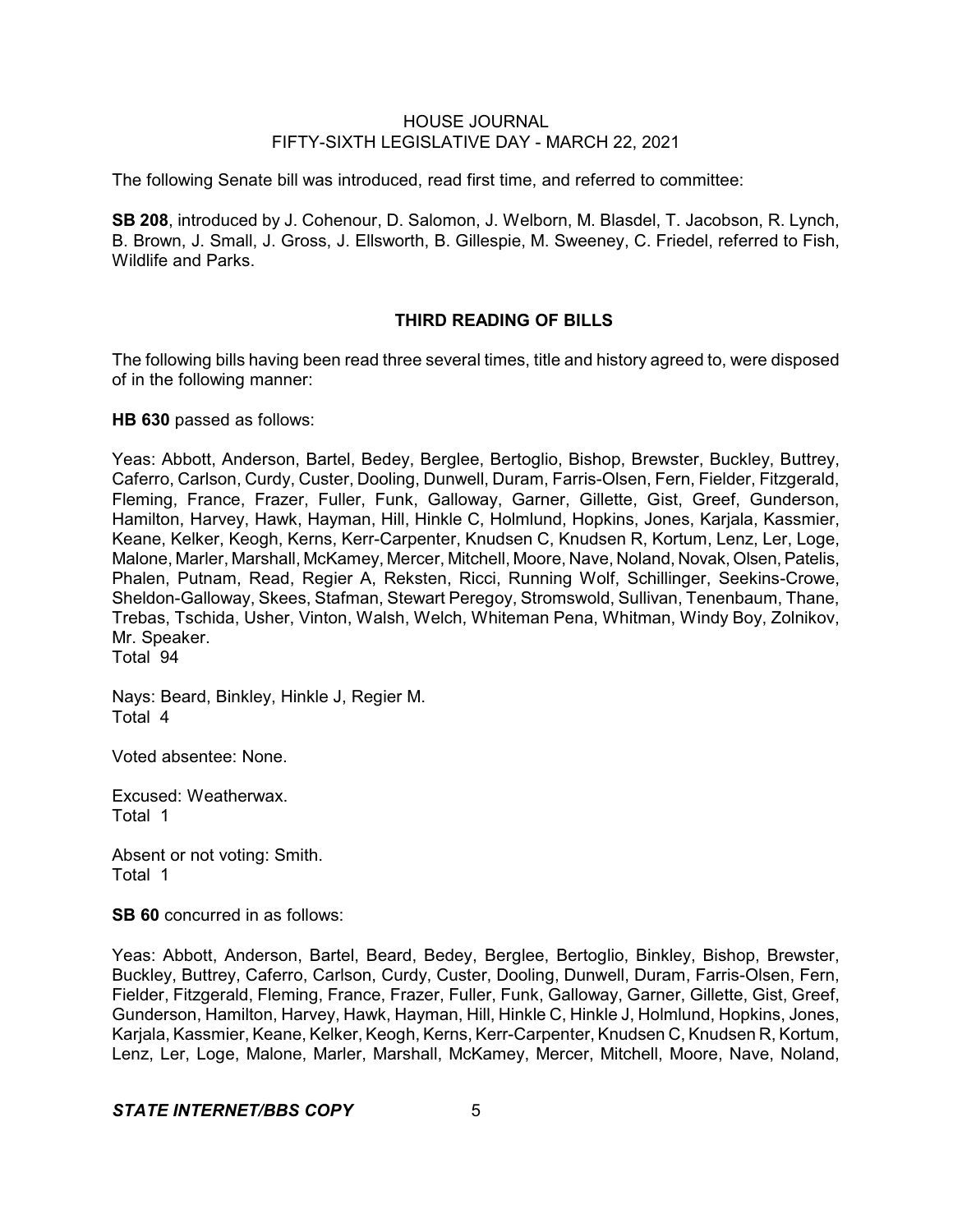Novak, Olsen, Patelis, Phalen, Putnam, Read, Regier A, Regier M, Reksten, Ricci, Running Wolf, Schillinger, Seekins-Crowe, Sheldon-Galloway, Skees, Stafman, Stewart Peregoy, Stromswold, Sullivan, Tenenbaum, Thane, Trebas, Tschida, Usher, Vinton, Walsh, Welch, Whiteman Pena, Whitman, Windy Boy, Zolnikov, Mr. Speaker. Total 98

Nays: None. Total 0

Voted absentee: None.

Excused: Weatherwax. Total 1

Absent or not voting: Smith. Total 1

**SB 120** concurred in as follows:

Yeas: Abbott, Anderson, Bartel, Beard, Bedey, Berglee, Bertoglio, Binkley, Brewster, Buckley, Buttrey, Caferro, Carlson, Curdy, Custer, Dooling, Dunwell, Duram, Farris-Olsen, Fern, Fielder, Fitzgerald, Fleming, Frazer, Fuller, Funk, Galloway, Garner, Gillette, Gist, Greef, Gunderson, Harvey, Hill, Hinkle C, Hinkle J, Holmlund, Hopkins, Jones, Karjala, Kassmier, Keane, Kelker, Kerns, Kerr-Carpenter, Knudsen C, Knudsen R, Lenz, Ler, Loge, Malone, Marler, Marshall, McKamey, Mercer, Mitchell, Moore, Nave, Noland, Novak, Patelis, Phalen, Putnam, Read, Regier A, Regier M, Reksten, Ricci, Running Wolf, Schillinger, Seekins-Crowe, Sheldon-Galloway, Skees, Stewart Peregoy, Stromswold, Thane, Trebas, Tschida, Usher, Vinton, Walsh, Welch, Whiteman Pena, Whitman, Windy Boy, Zolnikov, Mr. Speaker. Total 87

Nays: Bishop, France, Hamilton, Hawk, Hayman, Keogh, Kortum, Olsen, Stafman, Sullivan, Tenenbaum. Total 11

Voted absentee: None.

Excused: Weatherwax. Total 1

Absent or not voting: Smith. Total 1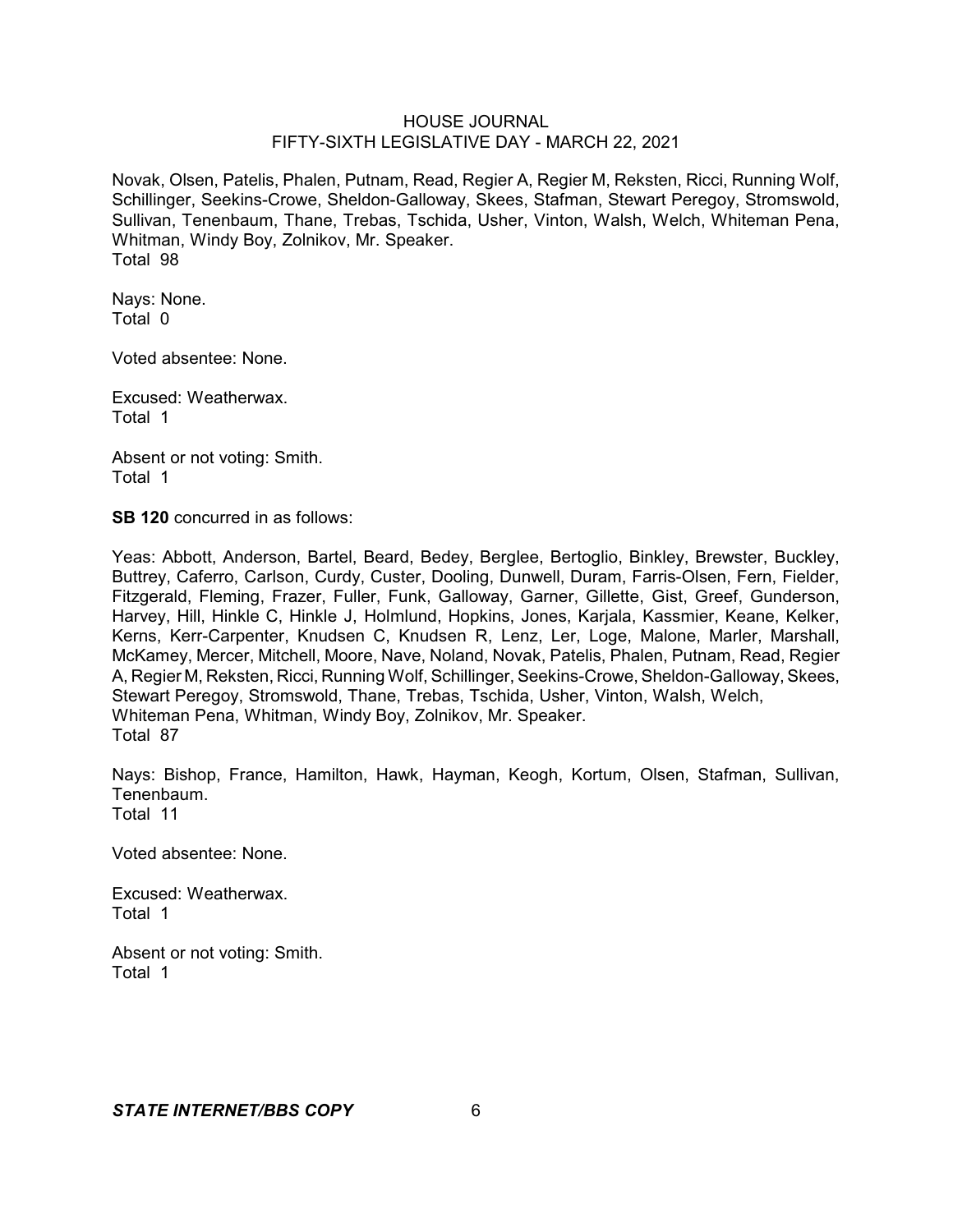**SB 131** concurred in as follows:

Yeas: Abbott, Anderson, Bartel, Beard, Bedey, Berglee, Bertoglio, Binkley, Bishop, Brewster, Buckley, Buttrey, Caferro, Carlson, Curdy, Custer, Dooling, Dunwell, Duram, Farris-Olsen, Fern, Fielder, Fitzgerald, Fleming, France, Frazer, Fuller, Funk, Galloway, Garner, Gillette, Gist, Greef, Gunderson, Hamilton, Harvey, Hawk, Hayman, Hill, Hinkle C, Hinkle J, Holmlund, Hopkins, Jones, Karjala, Kassmier, Keane, Kelker, Keogh, Kerns, Kerr-Carpenter, Knudsen C, Knudsen R, Kortum, Lenz, Ler, Loge, Malone, Marler, Marshall, McKamey, Mercer, Mitchell, Moore, Nave, Noland, Novak, Olsen, Patelis, Phalen, Putnam, Read, Regier A, Regier M, Reksten, Ricci, Running Wolf, Schillinger, Seekins-Crowe, Sheldon-Galloway, Skees, Stafman, Stewart Peregoy, Stromswold, Sullivan, Tenenbaum, Thane, Trebas, Tschida, Usher, Vinton, Walsh, Welch, Whiteman Pena, Whitman, Windy Boy, Zolnikov, Mr. Speaker. Total 98

Nays: None. Total 0

Voted absentee: None.

Excused: Weatherwax. Total 1

Absent or not voting: Smith. Total 1

**SB 145** concurred in as follows:

Yeas: Abbott, Anderson, Bartel, Beard, Bedey, Berglee, Bertoglio, Binkley, Bishop, Brewster, Buckley, Buttrey, Caferro, Carlson, Curdy, Custer, Dooling, Dunwell, Duram, Farris-Olsen, Fern, Fielder, Fitzgerald, Fleming, France, Frazer, Fuller, Funk, Galloway, Garner, Gillette, Gist, Greef, Gunderson, Hamilton, Harvey, Hawk, Hayman, Hill, Hinkle C, Hinkle J, Holmlund, Hopkins, Jones, Karjala, Kassmier, Keane, Kelker, Keogh, Kerns, Kerr-Carpenter, Knudsen C, Kortum, Ler, Loge, Malone, Marler, Marshall, McKamey, Mercer, Mitchell, Nave, Noland, Novak, Olsen, Patelis, Phalen, Putnam, Read, Regier A, Reksten, Ricci, Running Wolf, Schillinger, Seekins-Crowe, Sheldon-Galloway, Skees, Stafman, Stewart Peregoy, Stromswold, Sullivan, Tenenbaum, Thane, Trebas, Tschida, Usher, Vinton, Walsh, Welch, Whiteman Pena, Whitman, Windy Boy, Zolnikov, Mr. Speaker. Total 94

Nays: Knudsen R, Lenz, Moore, Regier M. Total 4

Voted absentee: None.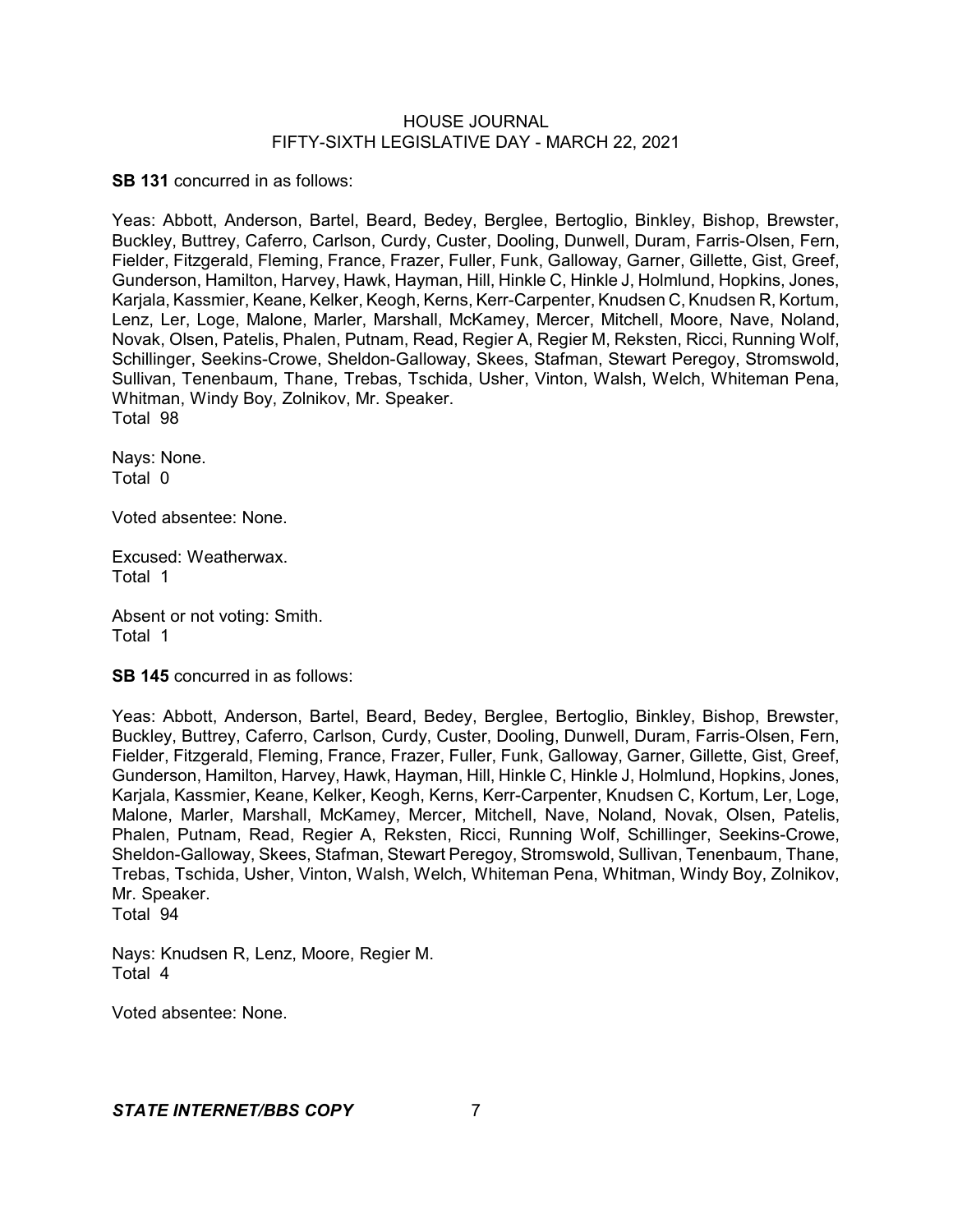Excused: Weatherwax. Total 1

Absent or not voting: Smith. Total 1

**SB 161** concurred in as follows:

Yeas: Abbott, Anderson, Bartel, Beard, Bedey, Berglee, Bertoglio, Binkley, Bishop, Brewster, Buckley, Buttrey, Caferro, Carlson, Curdy, Custer, Dooling, Dunwell, Duram, Fern, Fielder, Fitzgerald, Fleming, France, Frazer, Fuller, Funk, Galloway, Garner, Gillette, Gist, Greef, Gunderson, Hamilton, Harvey, Hawk, Hill, Hinkle C, Hinkle J, Holmlund, Hopkins, Jones, Karjala, Kassmier, Keane, Kelker, Kerns, Kerr-Carpenter, Knudsen C, Knudsen R, Kortum, Lenz, Ler, Loge, Malone, Marler, Marshall, McKamey, Mercer, Mitchell, Moore, Nave, Noland, Novak, Patelis, Phalen, Putnam, Read, Regier A, Regier M, Reksten, Ricci, Running Wolf, Schillinger, Seekins-Crowe, Sheldon-Galloway, Skees, Stafman, Stewart Peregoy, Stromswold, Tenenbaum, Thane, Trebas, Tschida, Usher, Vinton, Walsh, Welch, Whiteman Pena, Whitman, Windy Boy, Zolnikov, Mr. Speaker. Total 93

Nays: Farris-Olsen, Hayman, Keogh, Olsen, Sullivan. Total 5

Voted absentee: None.

Excused: Weatherwax. Total 1

Absent or not voting: Smith. Total 1

**SB 221** concurred in as follows:

Yeas: Abbott, Anderson, Bartel, Beard, Bedey, Berglee, Bertoglio, Binkley, Bishop, Brewster, Buckley, Buttrey, Caferro, Carlson, Curdy, Custer, Dooling, Dunwell, Duram, Farris-Olsen, Fern, Fielder, Fitzgerald, Fleming, France, Frazer, Fuller, Funk, Galloway, Garner, Gillette, Gist, Greef, Gunderson, Hamilton, Harvey, Hawk, Hayman, Hill, Hinkle C, Hinkle J, Holmlund, Hopkins, Jones, Karjala, Kassmier, Keane, Kelker, Keogh, Kerns, Kerr-Carpenter, Knudsen C, Knudsen R, Kortum, Lenz, Ler, Loge, Malone, Marler, Marshall, McKamey, Mercer, Mitchell, Moore, Nave, Noland, Novak, Olsen, Patelis, Phalen, Putnam, Read, Regier A, Regier M, Reksten, Ricci, Running Wolf, Schillinger, Seekins-Crowe, Sheldon-Galloway, Skees, Stafman, Stewart Peregoy, Stromswold, Sullivan, Tenenbaum, Thane, Trebas, Tschida, Usher, Vinton, Walsh, Welch, Whiteman Pena, Whitman, Windy Boy, Zolnikov, Mr. Speaker. Total 98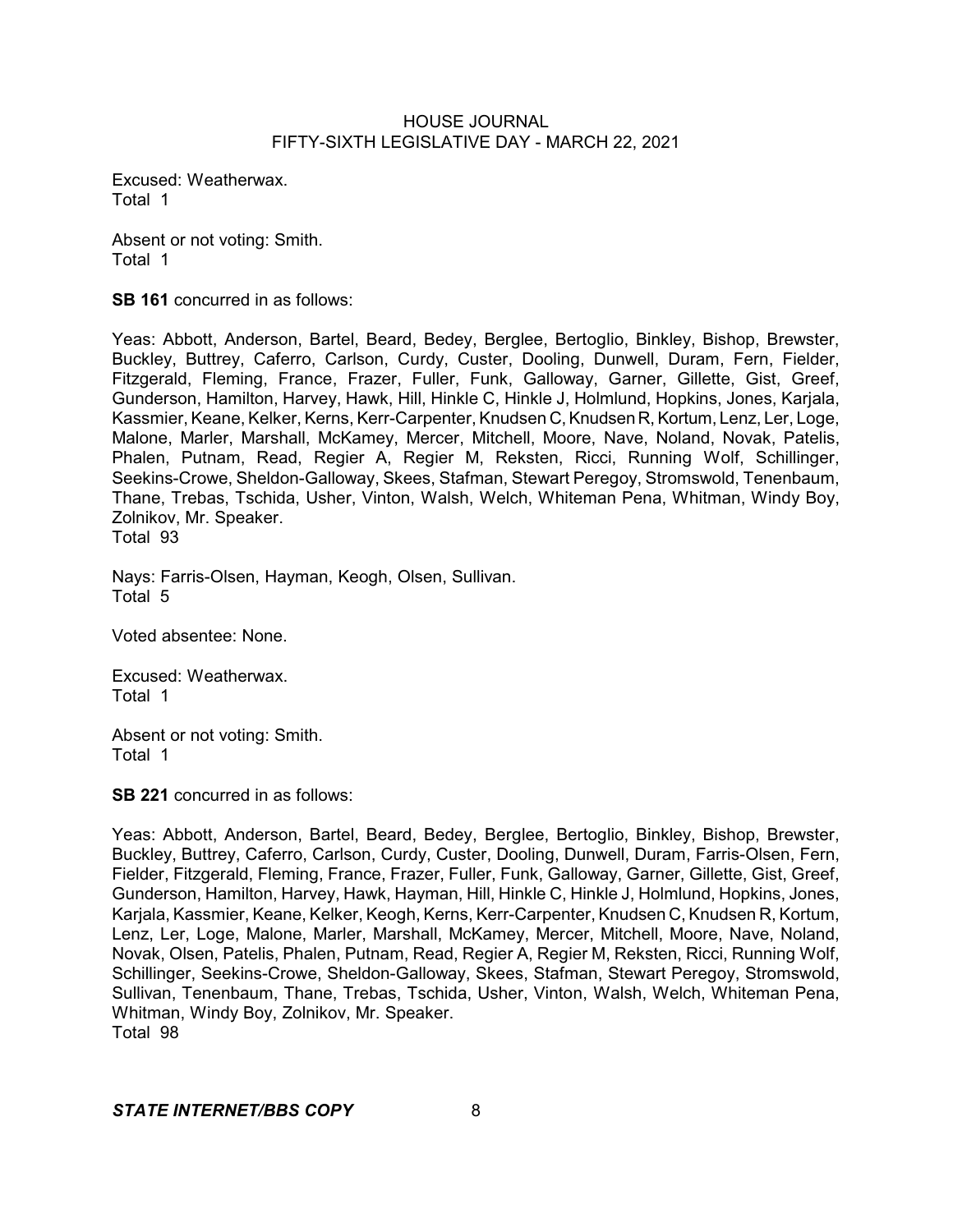Nays: None. Total 0

Voted absentee: None.

Excused: Weatherwax. Total 1

Absent or not voting: Smith. Total 1

**SB 305** concurred in as follows:

Yeas: Abbott, Anderson, Bartel, Beard, Bedey, Berglee, Bertoglio, Binkley, Bishop, Brewster, Buckley, Buttrey, Caferro, Carlson, Curdy, Custer, Dooling, Dunwell, Duram, Farris-Olsen, Fern, Fielder, Fitzgerald, Fleming, France, Frazer, Fuller, Funk, Galloway, Garner, Gillette, Gist, Greef, Gunderson, Hamilton, Harvey, Hawk, Hayman, Hill, Hinkle C, Hinkle J, Holmlund, Hopkins, Jones, Karjala, Kassmier, Keane, Kelker, Keogh, Kerns, Kerr-Carpenter, Knudsen C, Knudsen R, Kortum, Lenz, Ler, Loge, Malone, Marler, Marshall, McKamey, Mercer, Mitchell, Moore, Nave, Noland, Novak, Olsen, Patelis, Phalen, Putnam, Read, Regier A, Regier M, Reksten, Ricci, Running Wolf, Schillinger, Seekins-Crowe, Sheldon-Galloway, Skees, Stafman, Stewart Peregoy, Stromswold, Sullivan, Tenenbaum, Thane, Trebas, Tschida, Usher, Vinton, Walsh, Welch, Whiteman Pena, Whitman, Windy Boy, Zolnikov, Mr. Speaker. Total 98

Nays: None. Total 0

Voted absentee: None.

Excused: Weatherwax. Total 1

Absent or not voting: Smith. Total 1

**SB 339** concurred in as follows:

Yeas: Abbott, Anderson, Bartel, Beard, Bedey, Berglee, Bertoglio, Binkley, Bishop, Brewster, Buckley, Buttrey, Caferro, Carlson, Curdy, Custer, Dooling, Dunwell, Duram, Farris-Olsen, Fern, Fielder, Fitzgerald, Fleming, France, Frazer, Fuller, Funk, Galloway, Garner, Gillette, Gist, Greef, Gunderson, Hamilton, Harvey, Hawk, Hayman, Hill, Hinkle J, Holmlund, Hopkins, Jones, Karjala, Kassmier, Keane, Kelker, Keogh, Kerns, Kerr-Carpenter, Knudsen C, Knudsen R, Kortum, Lenz, Ler, Loge, Malone, Marler, Marshall, McKamey, Mercer, Mitchell, Moore, Nave, Noland, Novak, Olsen, Patelis, Phalen, Putnam, Read, Regier A, Regier M, Reksten, Ricci, Running Wolf,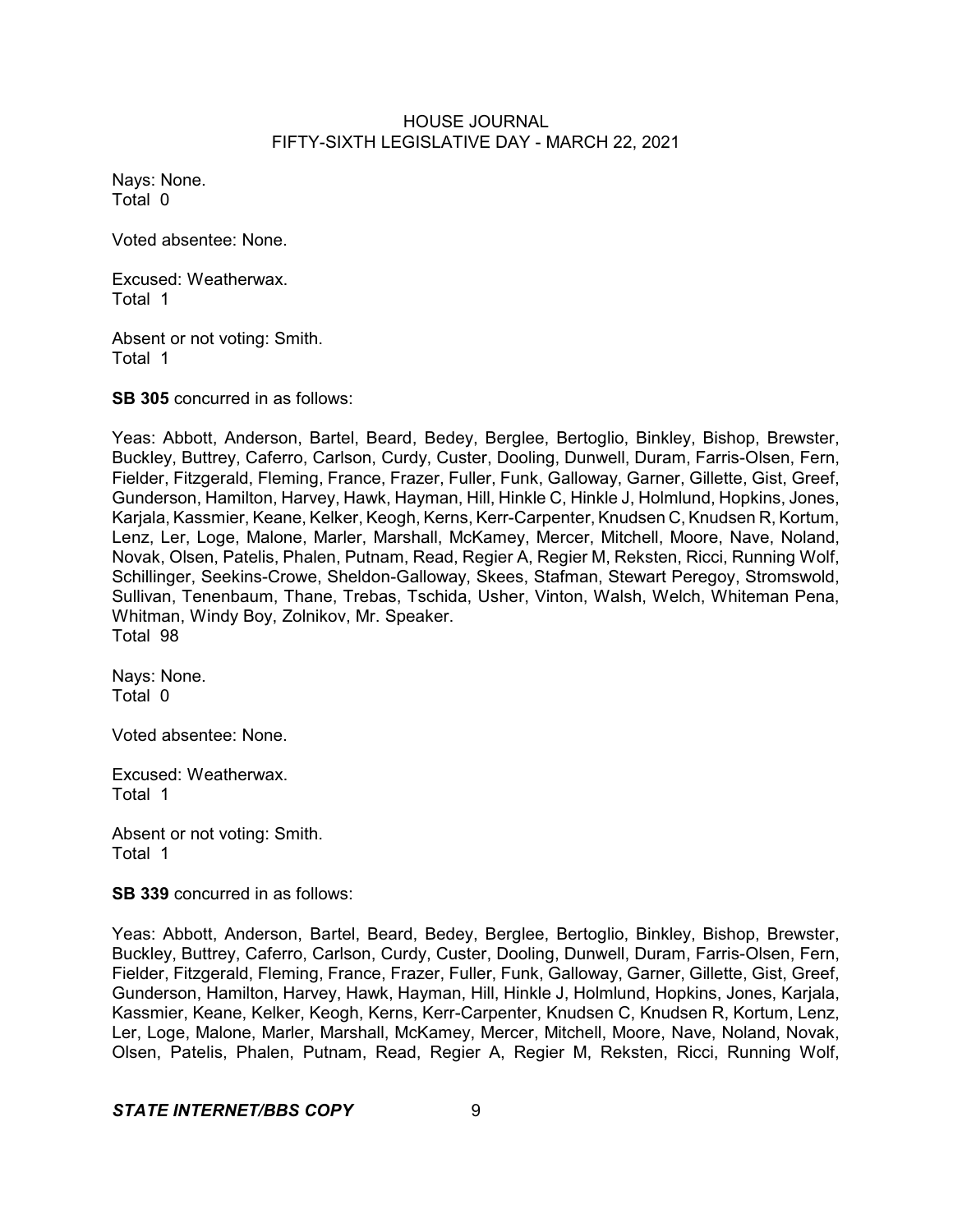Schillinger, Seekins-Crowe, Sheldon-Galloway, Skees, Stafman, Stewart Peregoy, Stromswold, Sullivan, Tenenbaum, Thane, Trebas, Tschida, Usher, Vinton, Walsh, Welch, Whiteman Pena, Whitman, Windy Boy, Zolnikov, Mr. Speaker. Total 97

Nays: Hinkle C. Total 1

Voted absentee: None.

Excused: Weatherwax. Total 1

Absent or not voting: Smith. Total 1

# **SECOND READING OF BILLS (COMMITTEE OF THE WHOLE)**

Majority Leader Vinton moved the House resolve itself into a Committee of the Whole for consideration of business on second reading. Motion carried. Representative Skees in the chair.

Mr. Speaker: We, your Committee of the Whole, having had under consideration business on second reading, recommend as follows:

**HB 2** - Representative Jones moved **HB 2** do pass.

### **SECTION A**

Representative Bartel opened section A.

**HB 2** - Representative Mercer moved **HB 2**, second reading copy, be amended as follows:

1. Page A-2, line 11: **Strike:** "3,287,176 3,337,208" [General Fund FY22 FY23] **Insert:** "3,231,399 3,281,300" [General Fund FY22 FY23]

2. Page A-3:

**Following:** line 3

**Insert:** "The Executive Office Program includes a reduction in general fund of \$55,777 in fiscal year 2022 and \$55,908 in fiscal year 2023. The reduction is the equivalent of an additional 1% vacancy savings. The agency may allocate this reduction in funding among programs when developing 2023 biennium operating plans. "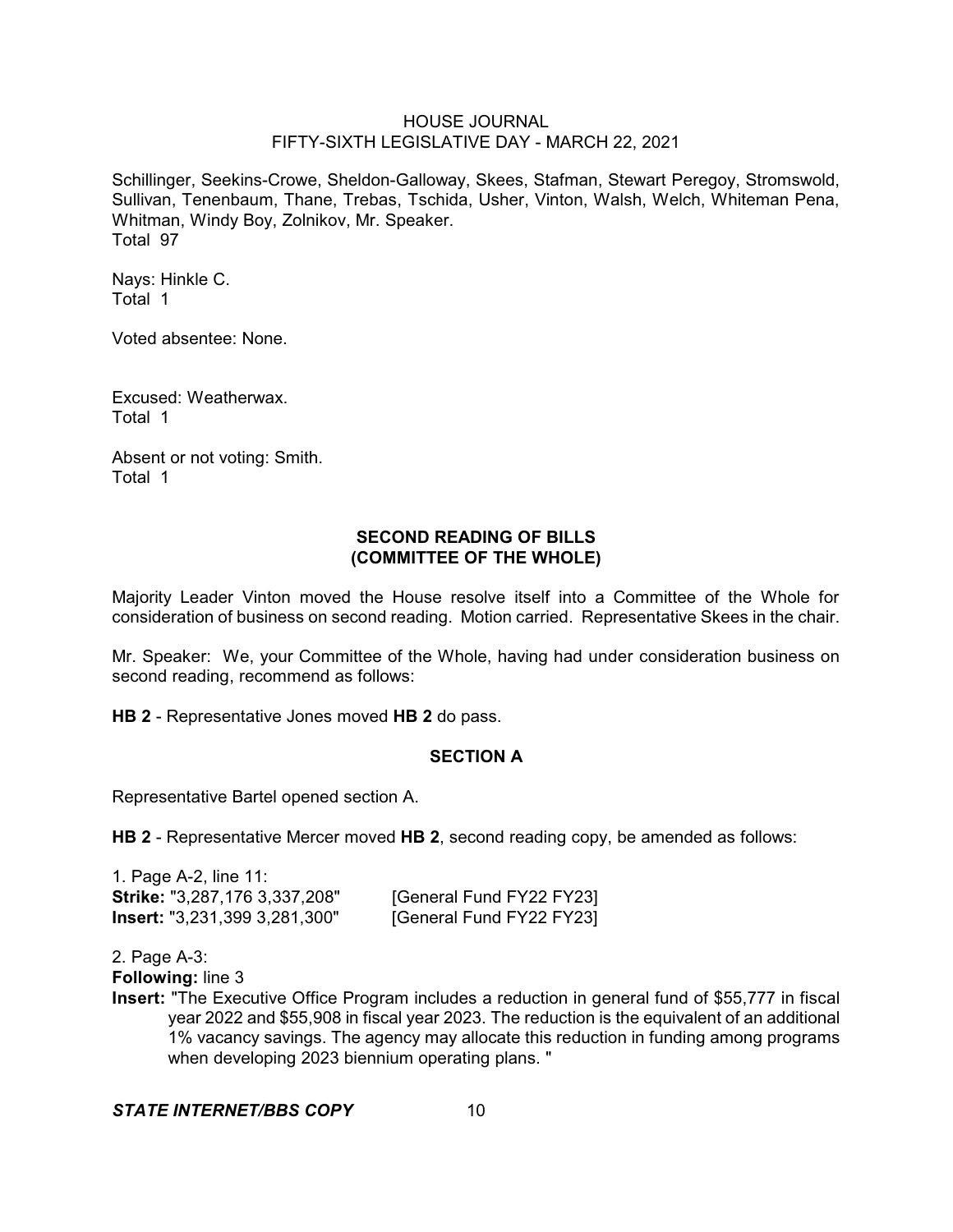3. Page A-3, line 20: **Strike:** "2,045,419 2,048,399" [State Special Fund FY22 FY23] **Insert:** "1,980,415 1,983,214" [State Special Fund FY22 FY23]

4. Page A-4:

**Following:** line 6

**Insert:** "The Central Management includes a reduction in state special revenue of \$65,004 in fiscal year 2022 and \$65,185 in fiscal year 2023. The reduction is the equivalent of an additional 1% vacancy savings. The agency may allocate this reduction in funding among programs when developing 2023 biennium operating plans. "

5. Page A-4, line 10:

**Insert:** "7,753,257 7,927,599" [General Fund FY22 FY23] **Strike:** "155,452 155,452" [Proprietary FY22 FY23] **Insert:** "129,291 129,207" [Proprietary FY22 FY23]

**Strike:** "8,224,141 8,399,951" [General Fund FY22 FY23]

6. Page A-5:

**Following:** line 8

**Insert:** "The Director's Office Program includes a reduction in general fund of \$470,884 in fiscal year 2022 and \$472,352 in fiscal year 2023 and proprietary fund of \$26,161 in fiscal year 2022 and \$26,245 in fiscal year 2023. The reduction is the equivalent of an additional 1% vacancy savings. The agency may allocate this reduction in funding among programs when developing 2023 biennium operating plans."

7. Page A-5, line 12:

| <b>Strike: "14,911,619 17,713,284"</b> | [General Fund FY22 FY23] |
|----------------------------------------|--------------------------|
| <b>Insert:</b> "14,861,532 17,662,985" | [General Fund FY22 FY23] |

8. Page A-5, line 16: **Strike:** "196,733 198,075" [State Special Fund FY22 FY23] **Insert:** "155,748 159,784" [State Special Fund FY22 FY23] **Strike:** "80,761 80,858" [Proprietary FY22 FY23] **Insert:** "52,080 52,099" [Proprietary FY22 FY23]

9. Page A-6:

**Following:** line 26

**Insert:** "The Director's Office includes a reduction in general fund of \$50,087 in fiscal year 2022 and \$50,299 in fiscal year 2023. The State Financial Services Division includes a reduction in state special revenue of \$40,985 in fiscal year 2022 and \$38,291 in fiscal year 2023 and proprietary fund of \$28,681 in fiscal year 2022 and \$28,759 in fiscal year 2023. The reduction is the equivalent of an additional 1% vacancy savings. The agency may allocate this reduction in funding among programs when developing 2023 biennium operating plans. "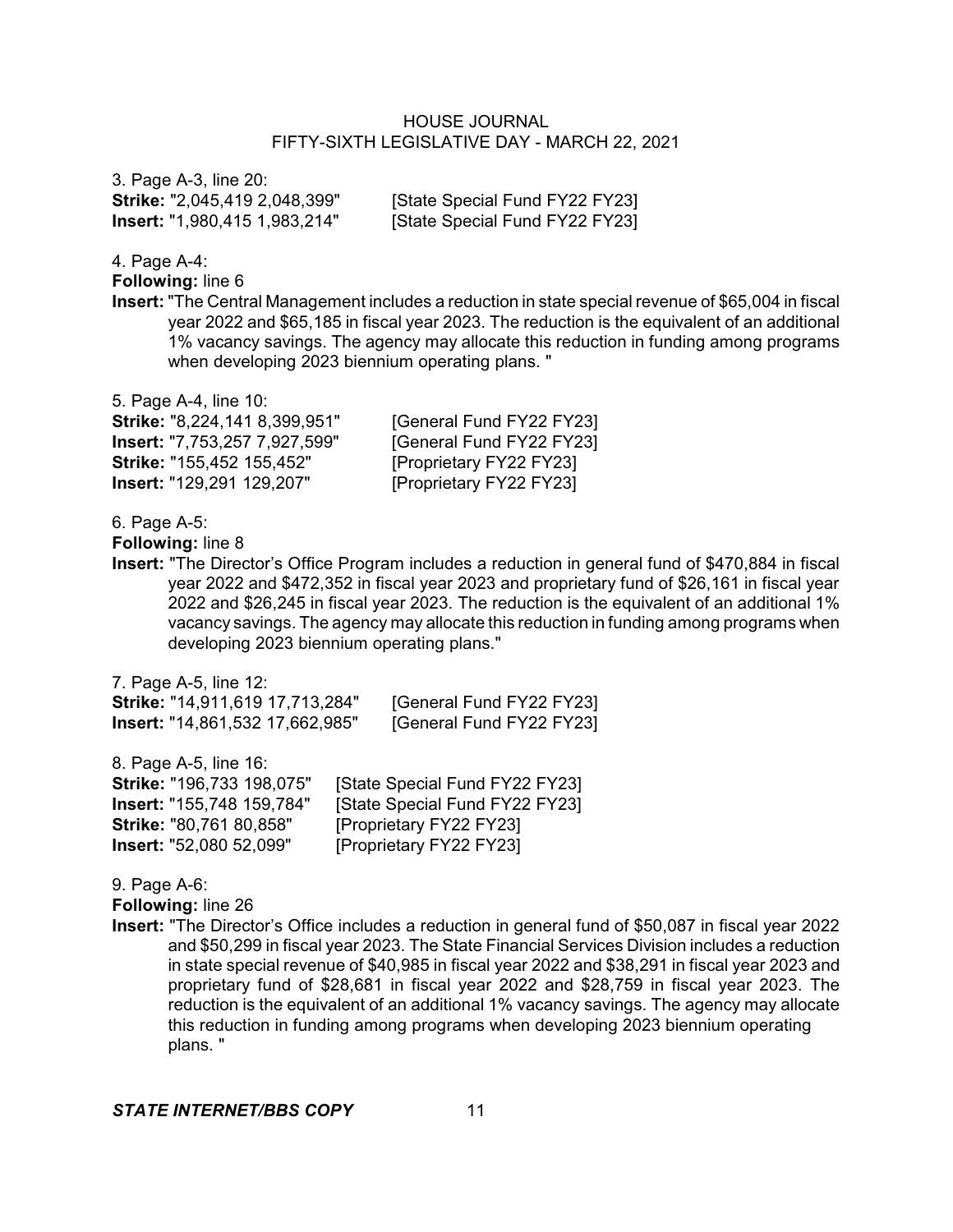| 10. Page A-7, line 3:                  |                                |
|----------------------------------------|--------------------------------|
| Strike: "2,437,073 2,471,654"          | [General Fund FY22 FY23]       |
| <b>Insert:</b> "2,363,419 2,397,865"   | [General Fund FY22 FY23]       |
| Strike: "11,066,796 11,023,582"        | [State Special Fund FY22 FY23] |
| <b>Insert: "11,015,373 10,792,061"</b> | [State Special Fund FY22 FY23] |
|                                        |                                |

| 11. Page A-7, line 23:           |                                  |
|----------------------------------|----------------------------------|
| Strike: "600,000 600,000"        | [Federal Special Fund FY22 FY23] |
| <b>Insert: "549,325 549,225"</b> | [Federal Special Fund FY22 FY23] |

12. Page A-8:

**Following:** line 1

**Insert:** "The Office of Tourism and Business Development includes a reduction in general fund of \$73,654 in fiscal year 2022 and \$73,789 in fiscal year 2023 and state special revenue of \$51,423 in fiscal year 2022 and \$51,521 in fiscal year 2023. The Director's Office includes a reduction in federal special revenue of \$50,675 in fiscal year 2022 and \$50,775 in fiscal year 2023. The reduction is the equivalent of an additional 1% vacancy savings. The agency may allocate this reduction in funding among programs when developing 2023 biennium operating plans."

13. Page A-8, line 9: .

| Strike: "321,221 326,498" | [General Fund FY22 FY23]         |
|---------------------------|----------------------------------|
| Insert: "305,527 310,752" | [General Fund FY22 FY23]         |
| Strike: "702,576 703,089" | [State Special Fund FY22 FY23]   |
| Insert: "369,942 369,503" | [State Special Fund FY22 FY23]   |
| Strike: "606,840 607,934" | [Federal Special Fund FY22 FY23] |
| Insert: "432,034 432,636" | [Federal Special Fund FY22 FY23] |

14. Page A-8:

**Following:** line 22

**Insert:** "The Commissioner's Office/Centralized Services Division includes a reduction in general fund of \$15,694 in fiscal year 2022 and \$15,746 in fiscal year 2023, state special revenue of \$332,634 in fiscal year 2022 and \$333,586 in fiscal year 2023, and federal special revenue of \$174,806 in fiscal year 2022 and \$175,298 in fiscal year 2023. The reduction is the equivalent of an additional 1% vacancy savings. The agency may allocate this reduction in funding among programs when developing 2023 biennium operating plans."

| [General Fund FY22 FY23]         |
|----------------------------------|
| [General Fund FY22 FY23]         |
| [Federal Special Fund FY22 FY23] |
| [Federal Special Fund FY22 FY23] |
|                                  |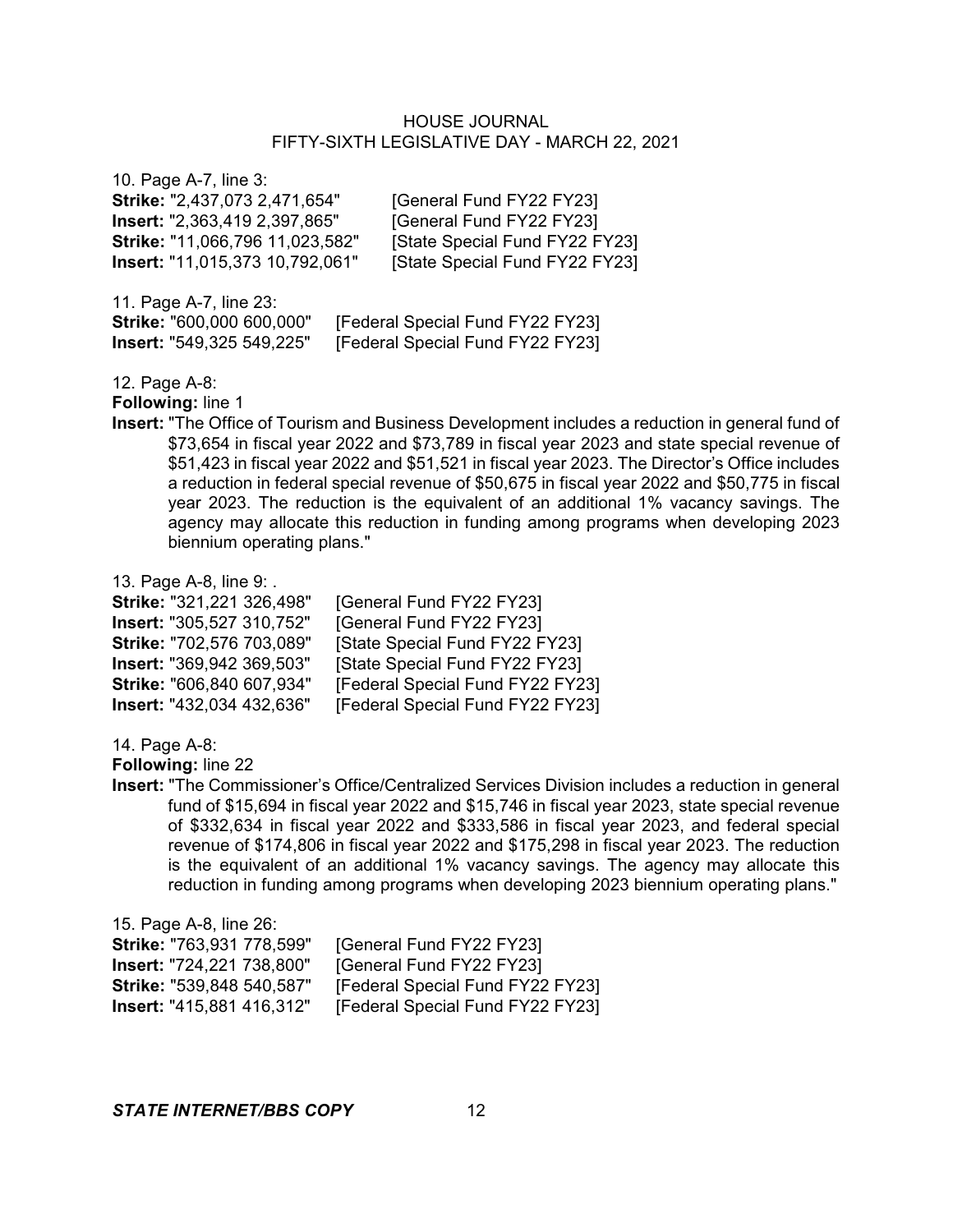16. Page A-10, line 2: **Strike:** "857,279 860,279" [State Special Fund FY22 FY23] **Insert:** "847,811 850,797" [State Special Fund FY22 FY23]

17. Page A-10:

**Following:** line 10

**Insert:** "The Director's Office includes a reduction in general fund of \$39,710 in fiscal year 2022 and \$39,799 in fiscal year 2023 and federal special revenue of \$123,967 in fiscal year 2022 and \$124,275 in fiscal year 2023. The Veterans' Affairs Program includes a reduction in state special revenue of \$9,468 in fiscal year 2022 and \$9,482 in fiscal year 2023. The reduction is the equivalent of an additional 1% vacancy savings. The agency may allocate this reduction in funding among programs when developing 2023 biennium operating plans."

18. Page C-2, line 9: **Strike:** "18,802,024 18,839,409" [State Special Fund FY22 FY23] **Insert:** "18,430,205 18,466,464" [State Special Fund FY22 FY23] **Strike:** "750,064 751,364" [Federal Special Fund FY22 FY23] **Insert:** "621,761 622,662" [Federal Special Fund FY22 FY23]

19. Page C-2:

**Following:** line 20

**Insert:** "The Administration Division includes a reduction in state special revenue of \$371,819 in fiscal year 2022 and \$372,945 in fiscal year 2023 and federal special revenue of \$128,303 in fiscal year 2022 and \$128,702 in fiscal year 2023. The reduction is the equivalent of an additional 1% vacancy savings. The agency may allocate this reduction in funding among programs when developing 2023 biennium operating plans."

20. Page C-2, line 24:

**Strike:** "837,179 847,650" [General Fund FY22 FY23] **Insert:** "802,742 813,125" [General Fund FY22 FY23] **Strike:** "3,258,251 3,261,005" [State Special Fund FY22 FY23] **Insert:** "3,098,843 3,101,100" [State Special Fund FY22 FY23] **Strike:** "709,518 712,682" [Federal Special Fund FY22 FY23] **Insert:** "620,943 623,860" [Federal Special Fund FY22 FY23]

21. Page C-3:

**Following:** line 19

**Insert:**"The Central Management Program includes a reduction in general fund of \$34,437 in fiscal year 2022 and \$34,525 in fiscal year 2023, state special revenue of \$159,408 in fiscal year 2022 and \$159,905 in fiscal year 2023, and federal special revenue of \$88,575 in fiscal year 2022 and \$88,822 in fiscal year 2023. The reduction is the equivalent of an additional 1% vacancy savings. The agency may allocate this reduction in funding among programs when developing 2023 biennium operating plans."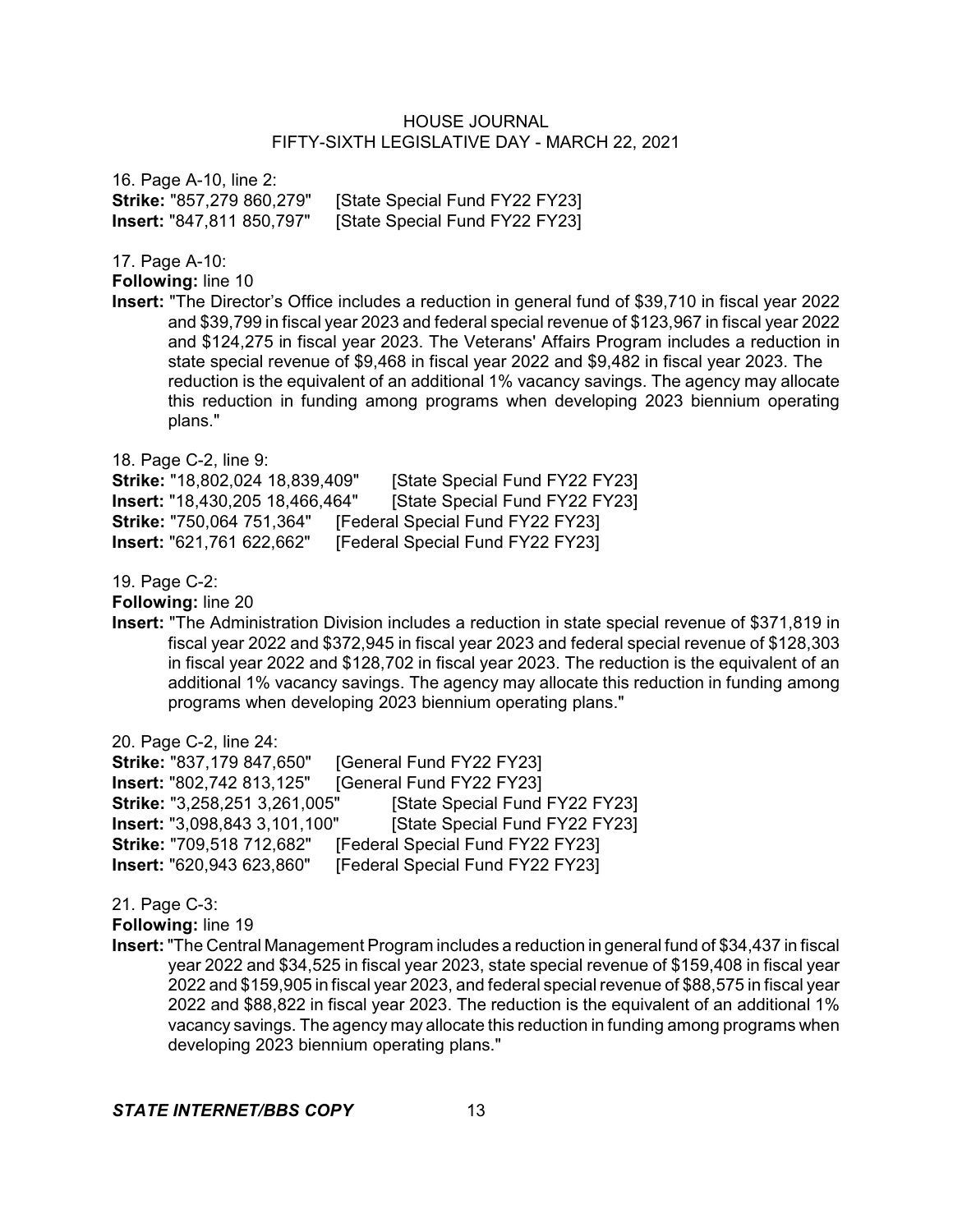22. Page C-4, line 6: **Strike:** "135,104,044 135,391,799" [State Special Fund FY22 FY23] **Insert:** "133,394,730 133,678,343" [State Special Fund FY22 FY23] **Strike: "8,969,540 8,973,763" [Federal Special Fund FY22 FY23] Insert:** "8,081,261 8,082,641" [Federal Special Fund FY22 FY23]

23. Page C-4:

**Following**: line 19

**Insert:** "The Maintenance Program includes a reduction in state special revenue of \$1,709,314 in fiscal year 2022 and \$1,713,456 in fiscal year 2023 and federal special revenue of \$888,279 in fiscal year 2022 and \$891,122 in fiscal year 2023. The reduction is the equivalent of an additional 1% vacancy savings. The agency may allocate this reduction in funding among programs when developing 2023 biennium operating plans."

24. Page C-5, line 4: **Strike:** "3,000,805 3,063,845" [General Fund FY22 FY23] **Insert:** "2,981,572 3,044,546" [General Fund FY22 FY23]

**Strike:** "2,171,582 2,175,133" [State Special Fund FY22 FY23] **Insert:** "2,102,073 2,105,933" [State Special Fund FY22 FY23] **Strike:** "1,988,699 1,992,962" [Federal Special Fund FY22 FY23] **Insert:** "1,977,276 1,981,500" [Federal Special Fund FY22 FY23]

25. Page C-5:

**Following:** line 15

**Insert:** "The Animal Health Division includes a reduction in general fund of \$19,233 in fiscal year 2022 and \$19,299 in fiscal year 2023, state special revenue of \$69,506 in fiscal year 2022 and \$69,200 in fiscal year 2023, and federal special revenue of \$11,423 in fiscal year 2022 and \$11,462 in fiscal year 2023. The reduction is the equivalent of an additional 1% vacancy savings. The agency may allocate this reduction in funding among programs when developing 2023 biennium operating plans."

26. Page C-5, line 19:

**Insert:** "4,300,720 4,374,226" [General Fund FY22 FY23]

**Strike:** "4,538,779 4,612,908" [General Fund FY22 FY23] **Strike:** "3,474,026 3,468,893" [State Special Fund FY22 FY23] **Insert:** "3,253,422 3,247,753" [State Special Fund FY22 FY23] **Strike:** "32,502 31,833" **[Federal Special Fund FY22 FY23] Insert:** "28,562 27,881" [Federal Special Fund FY22 FY23]

27. Page C-7:

**Following:** line 2

**Insert:** "The Director's Office includes a reduction in general fund of \$238,059 in fiscal year 2022 and \$238,682 in fiscal year 2023, state special revenue of \$220,604 in fiscal year 2022 and \$221,140 in fiscal year 2023, and federal special revenue of \$3,940 in fiscal year 2022 and \$3,952 in fiscal year 2023. The reduction is the equivalent of an additional 1% vacancy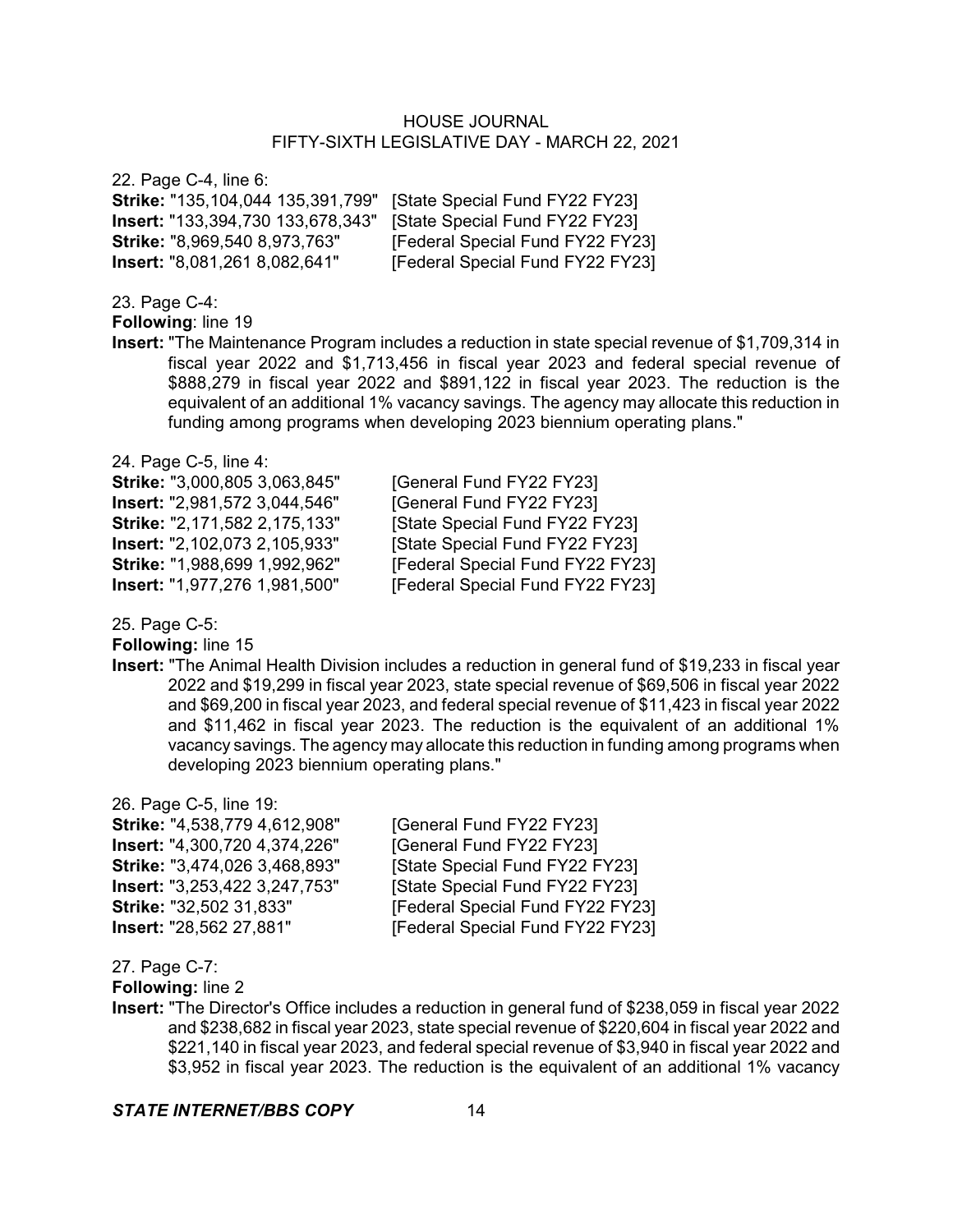savings. The agency may allocate this reduction in funding among programs when developing 2023 biennium operating plans."

28. Page C-7, line 6: **Strike:** "248,240 252,961" [General Fund FY22 FY23] **Insert:** "240,834 245,540" [General Fund FY22 FY23] **Strike:** "1,435,162 1,438,415" [State Special Fund FY22 FY23] **Insert:** "1,367,370 1,370,421" [State Special Fund FY22 FY23] **Strike:** "142,263 141,413" [Federal Special Fund FY22 FY23] **Insert:** "128,571 127,682" [Federal Special Fund FY22 FY23] **Strike:** "138,297 138,561" [Proprietary FY22 FY23] **Insert:** "134,382 134,639" [Proprietary FY22 FY23]

29. Page C-7:

**Following**: line 19

**Insert:** "The Central Management Division includes a reduction in general fund of \$7,406 in fiscal year 2022 and \$7,421 in fiscal year 2023, state special revenue of \$67,792 in fiscal year 2022 and \$67,994 in fiscal year 2023, federal special revenue of \$13,692 in fiscal year 2022 and \$13,731 in fiscal year 2023, and proprietary funds of \$3,915 in fiscal year 2022 and \$3,922 in fiscal year 2023. The reduction is the equivalent of an additional 1% vacancy savings. The agency may allocate this reduction in funding among programs when developing 2023 biennium operating plans."

30. Page D-2: line 6. **Strike:** "687,253 688,037" [Federal Special Fund FY22 FY23] **Insert:** "680,480 681,243" [Federal Special Fund FY22 FY23] 31. Page D-2, line 16: . **Strike:** "1,878,993 1,901,274" [General Fund FY22 FY23] **Insert:** "1,664,986 1,685,356" [General Fund FY22 FY23] **Strike:** "805,490 807,062" [State Special Fund FY22 FY23] **Insert:** "627,302 627,947" [State Special Fund FY22 FY23] **Strike:** "37,443 37,516" [Proprietary FY22 FY23] **Insert:** "25,327 25,347" [Proprietary FY22 FY23]

32. Page D-2: . **Following:** line 24

**Insert:** "The Division of Criminal Investigation includes a reduction in federal special revenue of \$6,773 in fiscal year 2022 and \$6,794 in fiscal year 2023. Central Services Division includes a reduction in general fund of \$214,007 in fiscal year 2022 and \$215,918 in fiscal year 2023, state special revenue of \$178,188 in fiscal year 2022 and \$179,115 in fiscal year 2023, and proprietary funds of \$12,116 in fiscal year 2022 and \$12,169 in fiscal year 2023. The reductions are the equivalent of an additional 1% vacancy savings. The agency may allocate this reduction in funding among programs when developing 2023 biennium operating plans."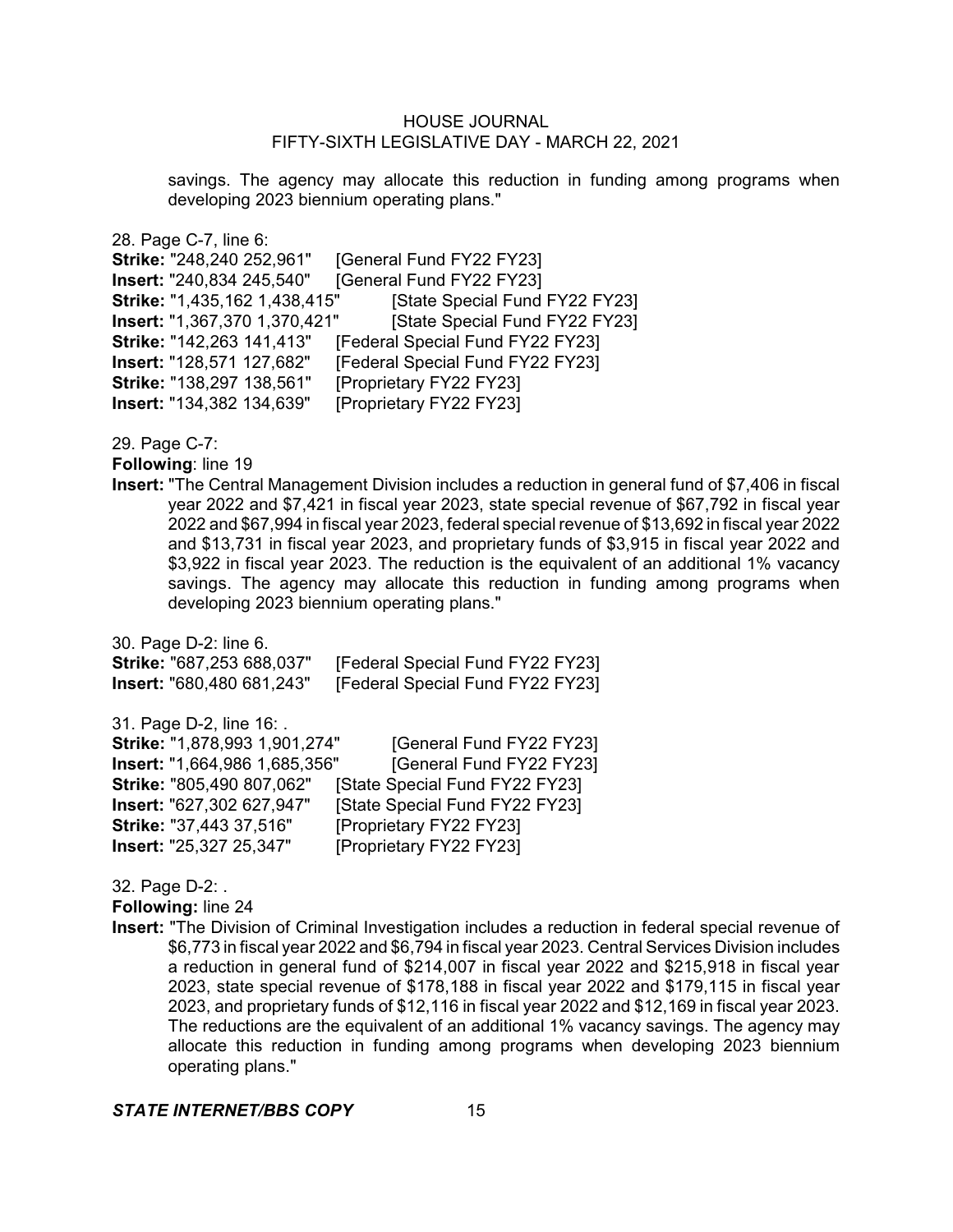33. Page D-3, line 1: . **Strike:** "3,946,299 3,956,411" [State Special Fund FY22 FY23] **Insert:** "3,914,566 3,924,584" [State Special Fund FY22 FY23]

34. Page D-3: .

**Following:** line 18

**Insert:** "The Public Service Regulation Program includes a reduction in state special revenue of \$31,733 in fiscal year 2022 and \$31,827 in fiscal year 2023. The reduction is the equivalent

of an additional 1% vacancy savings. The agency may allocate this reduction in funding among programs when developing 2023 biennium operating plans."

35. Page D-5, line 8: .

**Strike:** "14,486,178 14,716,056" [General Fund FY22 FY23] **Insert:** "13,565,291 13,793,445" [General Fund FY22 FY23] **Strike:** "604,337 604,372" [State Special Fund FY22 FY23] **Insert:** "604,227 604,261" [State Special Fund FY22 FY23] **Strike:** "13,513,988 13,514,301" [Federal Special Fund FY22 FY23] **Insert:** "13,503,613 13,503,898" [Federal Special Fund FY22 FY23]

36. Page D-6: .

**Following:** line 23

**Insert:** "The Director's Office includes a reduction in general fund of \$920,887 in fiscal year 2022 and \$922,611 in fiscal year 2023, state special revenue of \$110 in fiscal year 2022 and \$111 in fiscal year 2023, and federal special revenue of \$10,375 in fiscal year 2022 and \$10,403 in fiscal year 2023. The reduction is the equivalent of an additional 1% vacancy savings. The agency may allocate this reduction in funding among programs when developing 2023 biennium operating plans."

37. Page E-5, line 15: .

**Strike:** "2,827,196 2,884,226" [General Fund FY22 FY23] **Insert:** "2,803,741 2,860,682" [General Fund FY22 FY23] **Strike:** "1,865,743 1,865,938" [State Special Fund FY22 FY23] **Insert:** "1,864,197 1,864,386" [State Special Fund FY22 FY23] **Strike:** "883,826 883,836" [Federal Special Fund FY22 FY23] **Insert:** "883,690 883,700" [Federal Special Fund FY22 FY23]

38. Page E-6: .

**Following:** line 3

**Insert:** "The Statewide Library Resources includes a reduction in general fund of \$23,455 in fiscal year 2022 and \$23,544 in fiscal year 2023, state special revenue of \$1,546 in fiscal year 2022 and \$1,552 in fiscal year 2023, and federal special revenue of \$136 in fiscal year 2022 and \$136 in fiscal year 2023. The reduction is the equivalent of an additional 1% vacancy savings. The agency may allocate this reduction in funding among programs when developing 2023 biennium operating plans."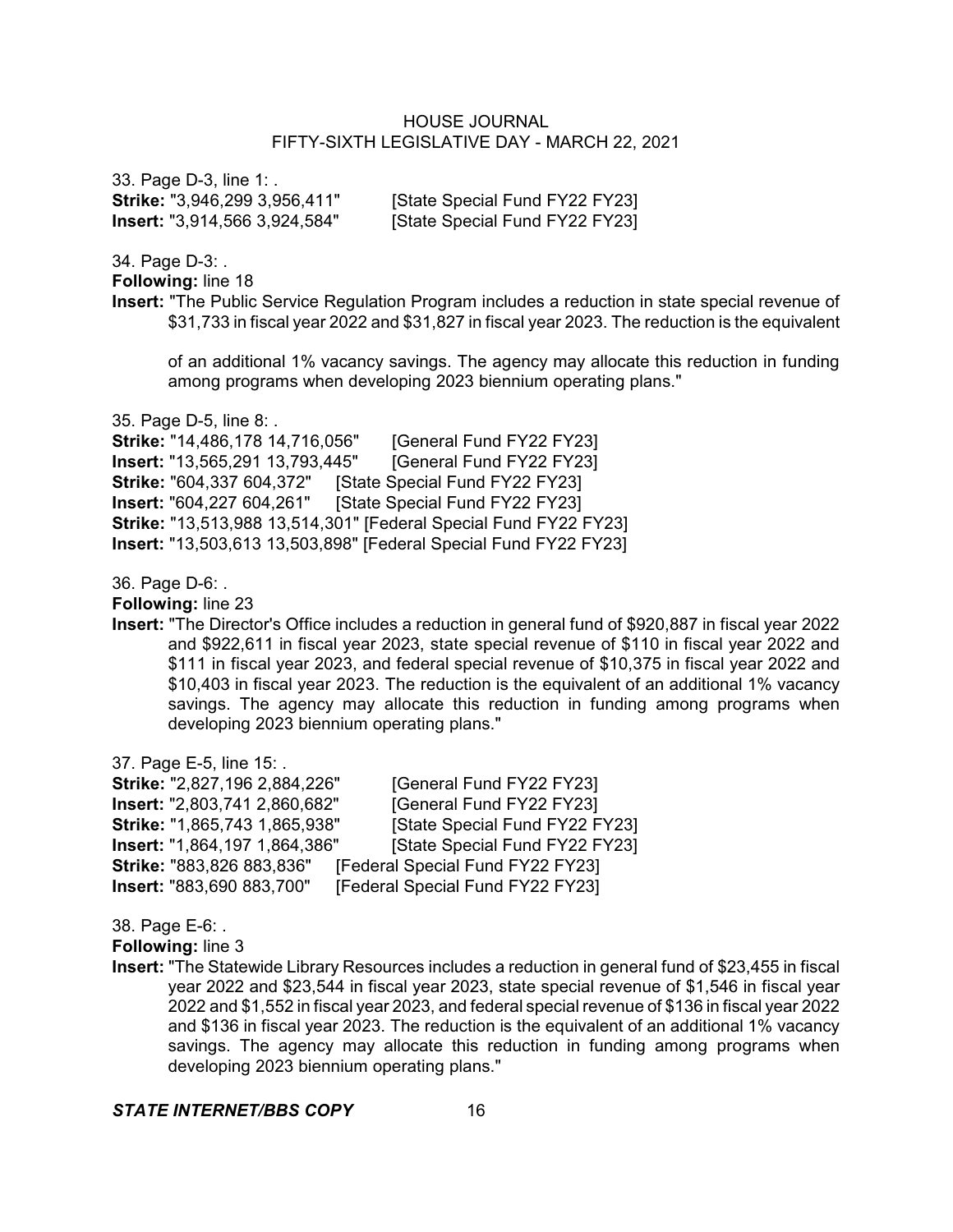39. Page E-6, line 7: . **Strike:** "1,043,816 1,071,124" [General Fund FY22 FY23] **Insert:** "1,016,155 1,043,380" [General Fund FY22 FY23] **Strike:** "108,859 108,946" [Federal Special Fund FY22 FY23] **Insert:** "97,894 97,959" [Federal Special Fund FY22 FY23] **Strike:** "206,290 206,288" [Proprietary FY22 FY23] **Insert:** "206,277 206,275" [Proprietary FY22 FY23] 40. Page E-6: . **Following:** line 24 **Insert:** "The Administration Program includes a reduction in general fund of \$27,661 in fiscal year 2022 and \$27,744 in fiscal year 2023, federal special revenue of \$10,965 in fiscal year 2022 and \$10,987 in fiscal year 2023, and proprietary funds of \$13 in fiscal year 2022 and \$13 in fiscal year 2023. The reduction is the equivalent of an additional 1% vacancy savings. The agency may allocate this reduction in funding among programs when developing 2023 biennium operating plans." 41. Page E-7, line 1: . **Strike:** "3,697,901 3,758,352" [General Fund FY22 FY23] **Insert:** "3,658,184 3,718,524" [General Fund FY22 FY23] 42. Page E-7, line 9: . **Strike:** "329,563 329,604" [State Special Fund FY22 FY23] **Insert:** "328,100 328,139" [State Special Fund FY22 FY23] 43. Page E-8, line 10: . **Strike:** "2,354,425 2,354,659" [Federal Special Fund FY22 FY23] **Insert:** "2,339,605 2,339,814" [Federal Special Fund FY22 FY23] 44. Page E-9: . **Following:** line 19

**Insert:** "The Administration Program includes a reduction in general fund of \$39,717 in fiscal year 2022 and \$39,828 in fiscal year 2023, the Student Assistance Program includes a reduction in state special revenue of \$1,463 in fiscal year 2022 and \$1,465 in fiscal year 2023, and the Guaranteed Student Loan includes a reduction in federal special revenue of \$14,820 in fiscal year 2022 and \$14,845 in fiscal year 2023. The reduction is the equivalent of an additional 1% vacancy savings. The agency may allocate this reduction in funding among programs when developing 2023 biennium operating plans."

Amendment adopted as follows:

Yeas: Anderson, Bartel, Beard, Bedey, Berglee, Bertoglio, Binkley, Brewster, Buttrey, Carlson, Custer, Dooling, Duram, Fielder, Fitzgerald, Fleming, Frazer, Fuller, Galloway, Garner, Gillette, Gist, Greef, Gunderson, Hill, Hinkle C, Hinkle J, Holmlund, Hopkins, Jones, Kassmier, Kerns, Knudsen C, Knudsen R, Lenz, Ler, Loge, Malone, Marshall, McKamey, Mercer, Mitchell, Moore,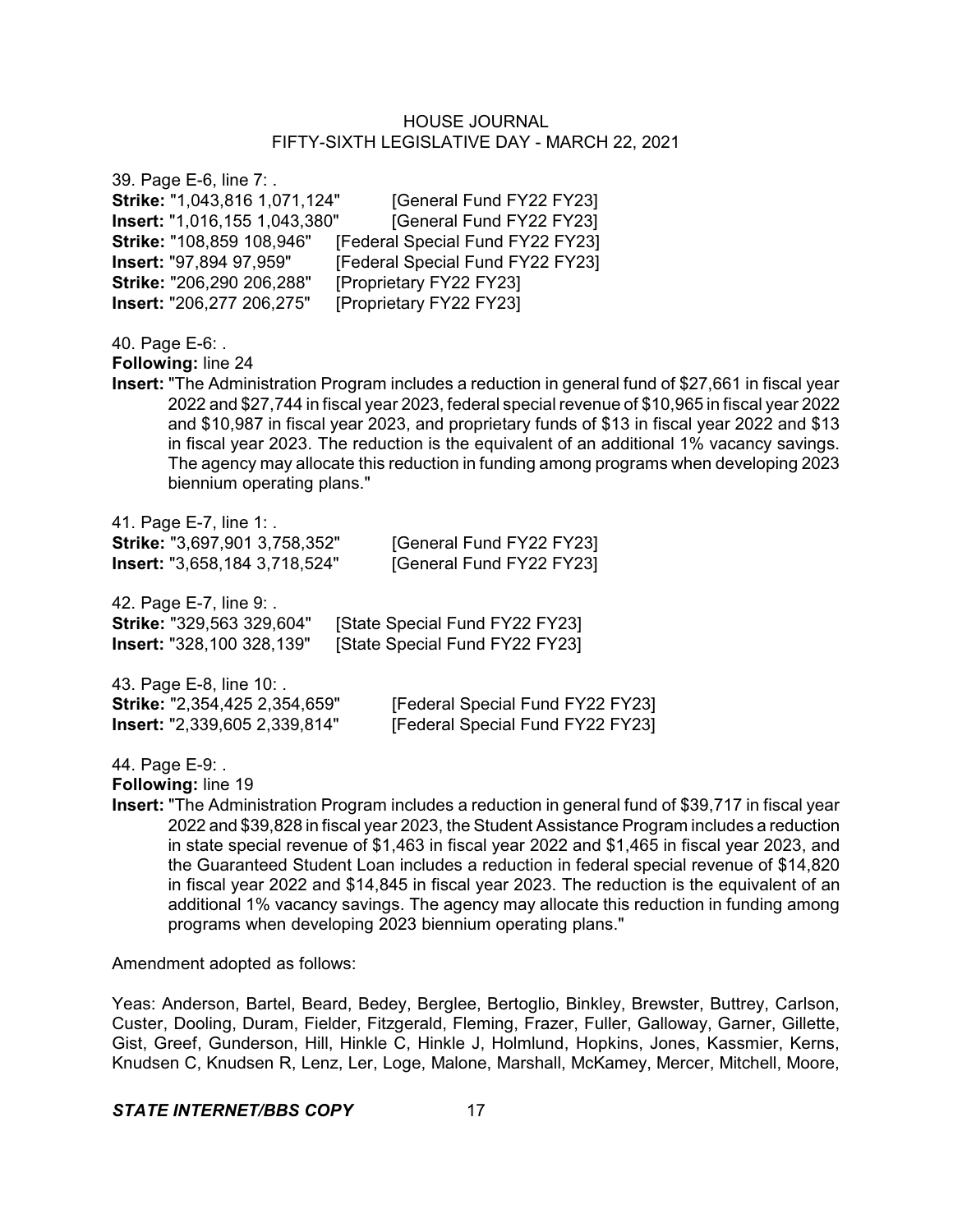Nave, Noland, Patelis, Phalen, Putnam, Read, Regier A, Regier M, Reksten, Ricci, Schillinger, Seekins-Crowe, Sheldon-Galloway, Skees, Stromswold, Trebas, Tschida, Usher, Vinton, Walsh, Welch, Whitman, Zolnikov, Mr. Speaker. Total 67

Nays: Abbott, Bishop, Buckley, Caferro, Curdy, Dunwell, Farris-Olsen, Fern, France, Funk, Hamilton, Harvey, Hawk, Hayman, Karjala, Keane, Kelker, Keogh, Kerr-Carpenter, Kortum, Marler, Novak, Olsen, Running Wolf, Smith, Stafman, Stewart Peregoy, Sullivan, Tenenbaum, Thane, Weatherwax, Whiteman Pena, Windy Boy. Total 33

Voted absentee: Weatherwax, No.

Excused: Weatherwax. Total 1

Absent or not voting: None. Total 0

**HB 2** - Representative Dunwell moved **HB 2**, second reading copy, be further amended as follows:

1. Page A-6: **Strike:** line 25 through line 26 in their entirety

Amendment **not** adopted as follows:

Yeas: Abbott, Bishop, Buckley, Caferro, Curdy, Dunwell, Farris-Olsen, Fern, France, Funk, Hamilton, Harvey, Hawk, Hayman, Karjala, Keane, Kelker, Keogh, Kerr-Carpenter, Kortum, Marler, Novak, Olsen, Running Wolf, Smith, Stafman, Stewart Peregoy, Sullivan, Tenenbaum, Thane, Weatherwax, Whiteman Pena, Windy Boy. Total 33

Nays: Anderson, Bartel, Beard, Bedey, Berglee, Bertoglio, Binkley, Brewster, Buttrey, Carlson, Custer, Dooling, Duram, Fielder, Fitzgerald, Fleming, Frazer, Fuller, Galloway, Garner, Gillette, Gist, Greef, Gunderson, Hill, Hinkle C, Hinkle J, Holmlund, Hopkins, Jones, Kassmier, Kerns, Knudsen C, Knudsen R, Lenz, Ler, Loge, Malone, Marshall, McKamey, Mercer, Mitchell, Moore, Nave, Noland, Patelis, Phalen, Putnam, Read, Regier A, Regier M, Reksten, Ricci, Schillinger, Seekins-Crowe, Sheldon-Galloway, Skees, Stromswold, Trebas, Tschida, Usher, Vinton, Walsh, Welch, Whitman, Zolnikov, Mr. Speaker. Total 67

Voted absentee: Weatherwax, Aye.

Excused: Weatherwax. Total 1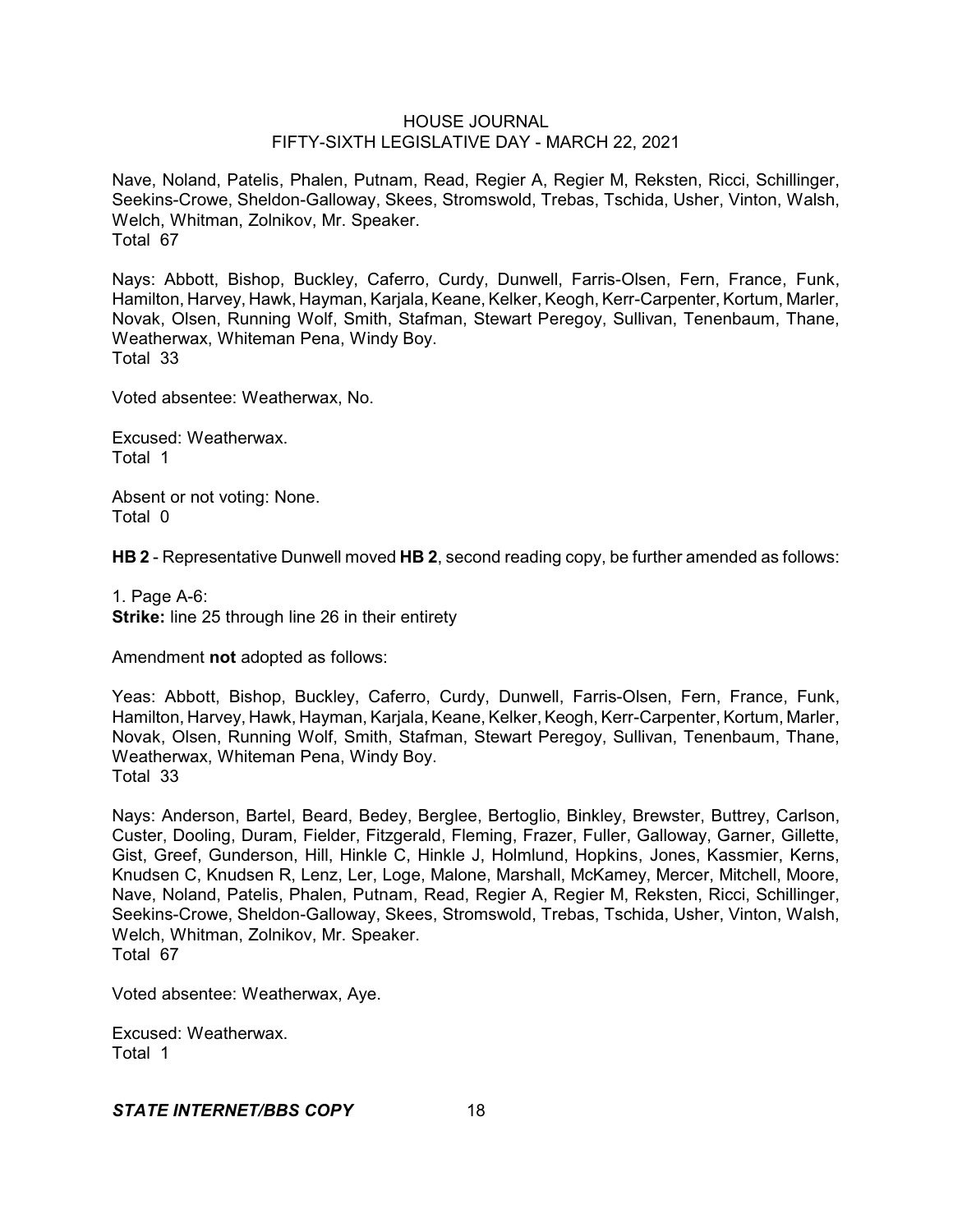Absent or not voting: None. Total 0

**HB 2** - Representative Windy Boy moved **HB 2**, second reading copy, be further amended as follows:

1. Page A-7, line 3: . **Strike:** "11,066,796 11,023,582" [State Special Fund FY22 FY23] **Insert:** "11,266,796 11,223,582" [State Special Fund FY22 FY23]

Amendment **not** adopted as follows:

Yeas: Abbott, Bishop, Buckley, Caferro, Curdy, Dunwell, Farris-Olsen, Fern, France, Funk, Greef, Hamilton, Harvey, Hawk, Hayman, Karjala, Keane, Kelker, Keogh, Kerr-Carpenter, Kortum, Marler, Novak, Olsen, Running Wolf, Smith, Stafman, Stewart Peregoy, Sullivan, Tenenbaum, Thane, Weatherwax, Whiteman Pena, Windy Boy. Total 34

Nays: Anderson, Bartel, Beard, Bedey, Berglee, Bertoglio, Binkley, Brewster, Buttrey, Carlson, Custer, Dooling, Duram, Fielder, Fitzgerald, Fleming, Frazer, Fuller, Galloway, Garner, Gillette, Gist, Gunderson, Hill, Hinkle C, Hinkle J, Holmlund, Hopkins, Jones, Kassmier, Kerns, Knudsen C, Knudsen R, Lenz, Ler, Loge, Malone, Marshall, McKamey, Mercer, Mitchell, Moore, Nave, Noland, Patelis, Phalen, Putnam, Read, Regier A, Regier M, Reksten, Ricci, Schillinger, Seekins-Crowe, Sheldon-Galloway, Skees, Stromswold, Trebas, Tschida, Usher, Vinton, Walsh, Welch, Whitman, Zolnikov, Mr. Speaker. Total 66

Voted absentee: Weatherwax, Aye.

Excused: Weatherwax. Total 1

Absent or not voting: None. Total 0

House recessed. House reconvened.

### **SECTION E**

Representative Bedey opened section E.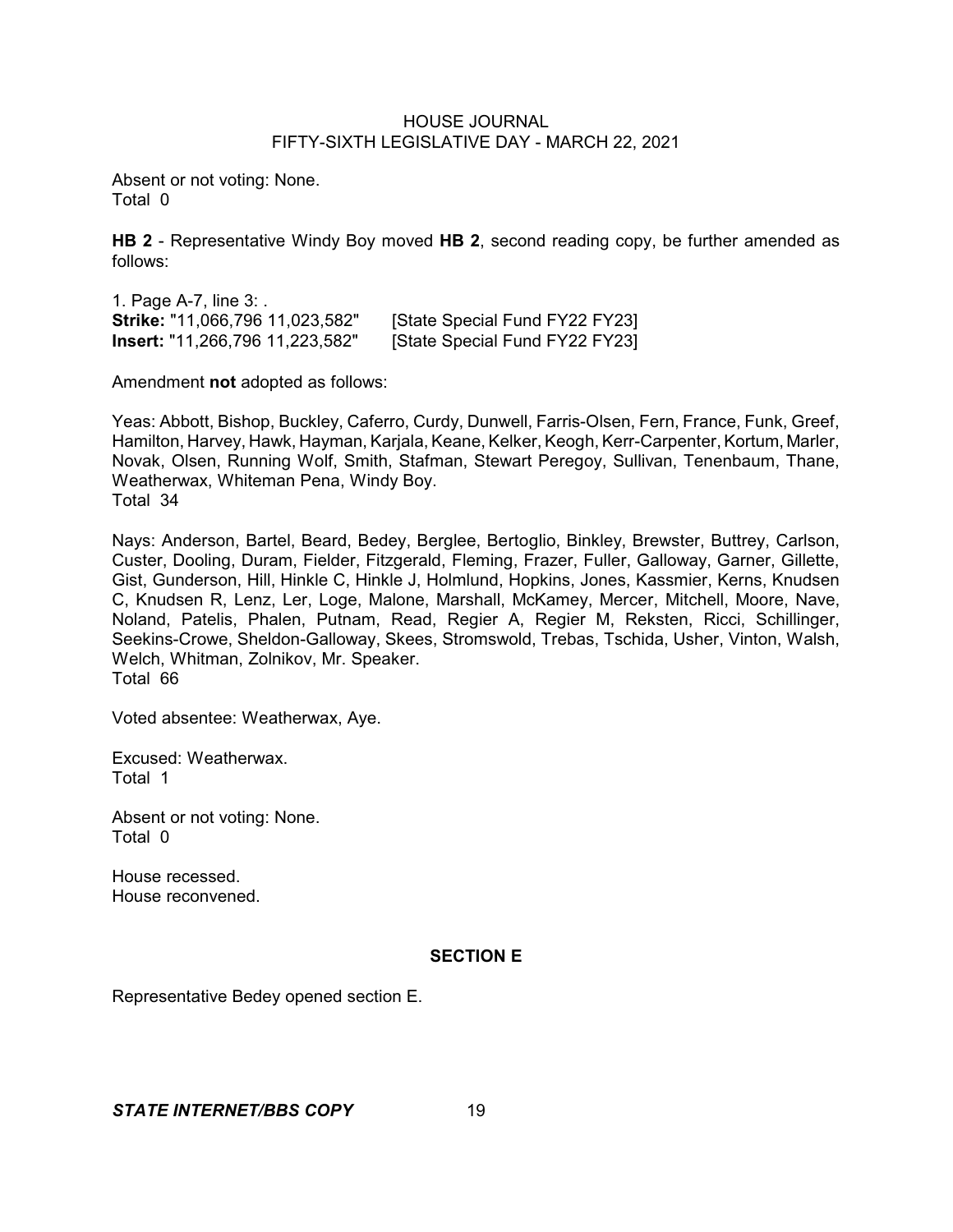**HB 2** - Representative Bedey moved **HB 2**, second reading copy, be further amended as follows:

1. Page E-5: . **Strike:** line 18 through line 19 in their entirety **Renumber:** subsequent subsections

Amendment adopted as follows:

Yeas: Anderson, Bartel, Beard, Bedey, Berglee, Bertoglio, Binkley, Brewster, Buttrey, Carlson, Custer, Dooling, Duram, Fern, Fielder, Fitzgerald, Fleming, Frazer, Fuller, Galloway, Garner, Gillette, Gist, Greef, Gunderson, Hamilton, Hill, Hinkle C, Hinkle J, Holmlund, Hopkins, Jones, Kassmier, Kelker, Kerns, Knudsen C, Knudsen R, Lenz, Ler, Loge, Malone, Marshall, McKamey, Mercer, Mitchell, Moore, Nave, Noland, Novak, Patelis, Phalen, Putnam, Read, Regier A, Regier M, Reksten, Ricci, Schillinger, Seekins-Crowe, Sheldon-Galloway, Skees, Stromswold, Thane, Trebas, Tschida, Usher, Vinton, Walsh, Welch, Whitman, Zolnikov, Mr. Speaker. Total 72

Nays: Abbott, Bishop, Buckley, Caferro, Curdy, Dunwell, Farris-Olsen, France, Funk, Harvey, Hawk, Hayman, Karjala, Keane, Keogh, Kerr-Carpenter, Kortum, Marler, Olsen, Running Wolf, Smith, Stafman, Stewart Peregoy, Sullivan, Tenenbaum, Weatherwax, Whiteman Pena, Windy Boy.

Total 28

Voted absentee: Weatherwax, No.

Excused: Weatherwax. Total 1

Absent or not voting: None. Total 0

**HB 2** - Representative Fuller moved **HB 2**, second reading copy, be further amended as follows:

1. Page E-7: **Strike:** line 10 through line 11 in their entirety

Amendment adopted as follows:

Yeas: Anderson, Bartel, Beard, Bedey, Berglee, Bertoglio, Binkley, Brewster, Buttrey, Carlson, Curdy, Custer, Dooling, Duram, Fern, Fielder, Fitzgerald, Fleming, Frazer, Fuller, Galloway, Garner, Gillette, Gist, Greef, Gunderson, Hill, Hinkle C, Hinkle J, Holmlund, Hopkins, Jones, Kassmier, Kelker, Kerns, Knudsen C, Knudsen R, Lenz, Ler, Loge, Malone, Marshall, McKamey, Mercer, Mitchell, Moore, Nave, Noland, Patelis, Phalen, Putnam, Read, Regier A, Regier M,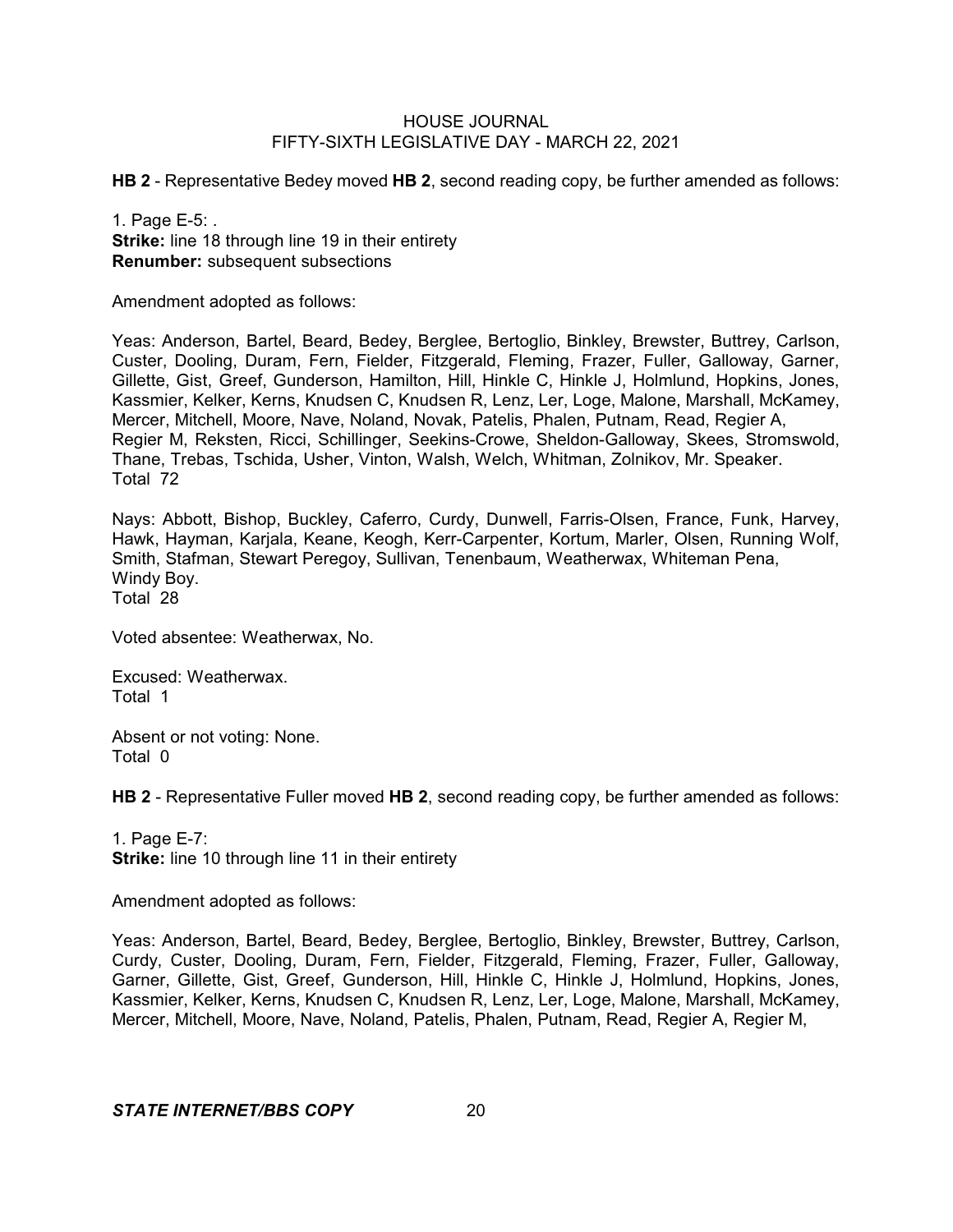Reksten, Ricci, Schillinger, Seekins-Crowe, Sheldon-Galloway, Skees, Stromswold, Trebas, Tschida, Usher, Vinton, Walsh, Welch, Whitman, Zolnikov, Mr. Speaker. Total 70

Nays: Abbott, Bishop, Buckley, Caferro, Dunwell, Farris-Olsen, France, Funk, Hamilton, Harvey, Hawk, Hayman, Karjala, Keane, Keogh, Kerr-Carpenter, Kortum, Marler, Novak, Olsen, Running Wolf, Smith, Stafman, Stewart Peregoy, Sullivan, Tenenbaum, Thane, Weatherwax, Whiteman Pena, Windy Boy. Total 30

Voted absentee: Weatherwax, No.

Excused: Weatherwax. Total 1

Absent or not voting: None. Total 0

**HB 2** - Representative Mercer moved **HB 2**, second reading copy, be further amended as follows:

1. Page E-7: **Strike:** line 4 through line 5 in their entirety **Renumber:** subsequent subsections

Amendment adopted as follows:

Yeas: Anderson, Bartel, Beard, Bedey, Berglee, Bertoglio, Binkley, Brewster, Buttrey, Carlson, Custer, Dooling, Duram, Fern, Fielder, Fitzgerald, Fleming, Frazer, Fuller, Galloway, Garner, Gillette, Gist, Greef, Gunderson, Hill, Hinkle C, Hinkle J, Holmlund, Hopkins, Jones, Kassmier, Kerns, Knudsen C, Knudsen R, Lenz, Ler, Loge, Malone, Marshall, McKamey, Mercer, Mitchell, Moore, Nave, Noland, Patelis, Phalen, Putnam, Read, Regier A, Regier M, Reksten, Ricci, Schillinger, Seekins-Crowe, Sheldon-Galloway, Skees, Stromswold, Trebas, Tschida, Usher, Vinton, Walsh, Welch, Whitman, Zolnikov, Mr. Speaker. Total 68

Nays: Abbott, Bishop, Buckley, Caferro, Curdy, Dunwell, Farris-Olsen, France, Funk, Hamilton, Harvey, Hawk, Hayman, Karjala, Keane, Kelker, Keogh, Kerr-Carpenter, Kortum, Marler, Novak, Olsen, Running Wolf, Smith, Stafman, Stewart Peregoy, Sullivan, Tenenbaum, Thane, Weatherwax, Whiteman Pena, Windy Boy. Total 32

Voted absentee: Weatherwax, No.

Excused: Weatherwax. Total 1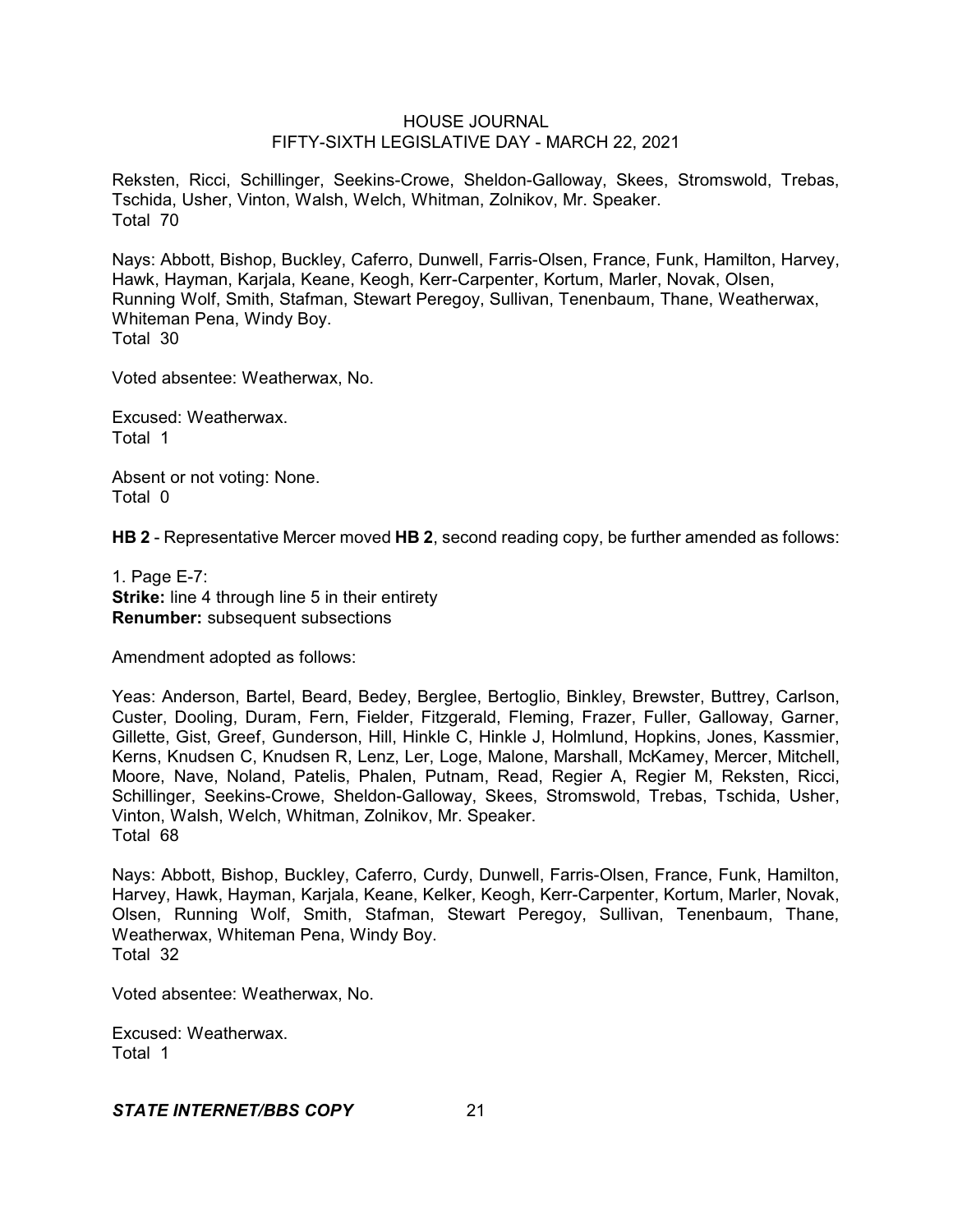Absent or not voting: None. Total 0

**HB 2** - Representative Funk moved **HB 2**, second reading copy, be further amended as follows:

1. Page E-2, line 5: . **Strike:** "663,862 663,862" [General Fund FY22 FY23] **Insert:** "1,263,862 1,263,862" [General Fund FY22 FY23]

Amendment **not** adopted as follows:

Yeas: Abbott, Bishop, Buckley, Caferro, Curdy, Custer, Dunwell, Farris-Olsen, Fern, France, Funk, Hamilton, Harvey, Hawk, Hayman, Karjala, Keane, Kelker, Keogh, Kerr-Carpenter, Kortum, Marler, McKamey, Novak, Olsen, Running Wolf, Smith, Stafman, Stewart Peregoy, Sullivan, Tenenbaum, Thane, Weatherwax, Whiteman Pena, Windy Boy. Total 35

Nays: Anderson, Bartel, Beard, Bedey, Berglee, Bertoglio, Binkley, Brewster, Buttrey, Carlson, Dooling, Duram, Fielder, Fitzgerald, Fleming, Frazer, Fuller, Galloway, Garner, Gillette, Gist, Greef, Gunderson, Hill, Hinkle C, Hinkle J, Holmlund, Hopkins, Jones, Kassmier, Kerns, Knudsen C, Knudsen R, Lenz, Ler, Loge, Malone, Marshall, Mercer, Mitchell, Moore, Nave, Noland, Patelis, Phalen, Putnam, Read, Regier A, Regier M, Reksten, Ricci, Schillinger, Seekins-Crowe, Sheldon-Galloway, Skees, Stromswold, Trebas, Tschida, Usher, Vinton, Walsh, Welch, Whitman, Zolnikov, Mr. Speaker. Total 65

Voted absentee: Weatherwax, Aye.

Excused: Weatherwax. Total 1

Absent or not voting: None. Total 0

**HB 2** - Representative Berglee moved **HB 2**, second reading copy, be further amended as follows:

1. Page E-7: . **Following:** line 23 **Insert:** "b. Implementation of HB 102 (RST/OTO)" **Insert:** "1,000,000" [General Fund FY22]

2. Page E-9: . **Following:** line 19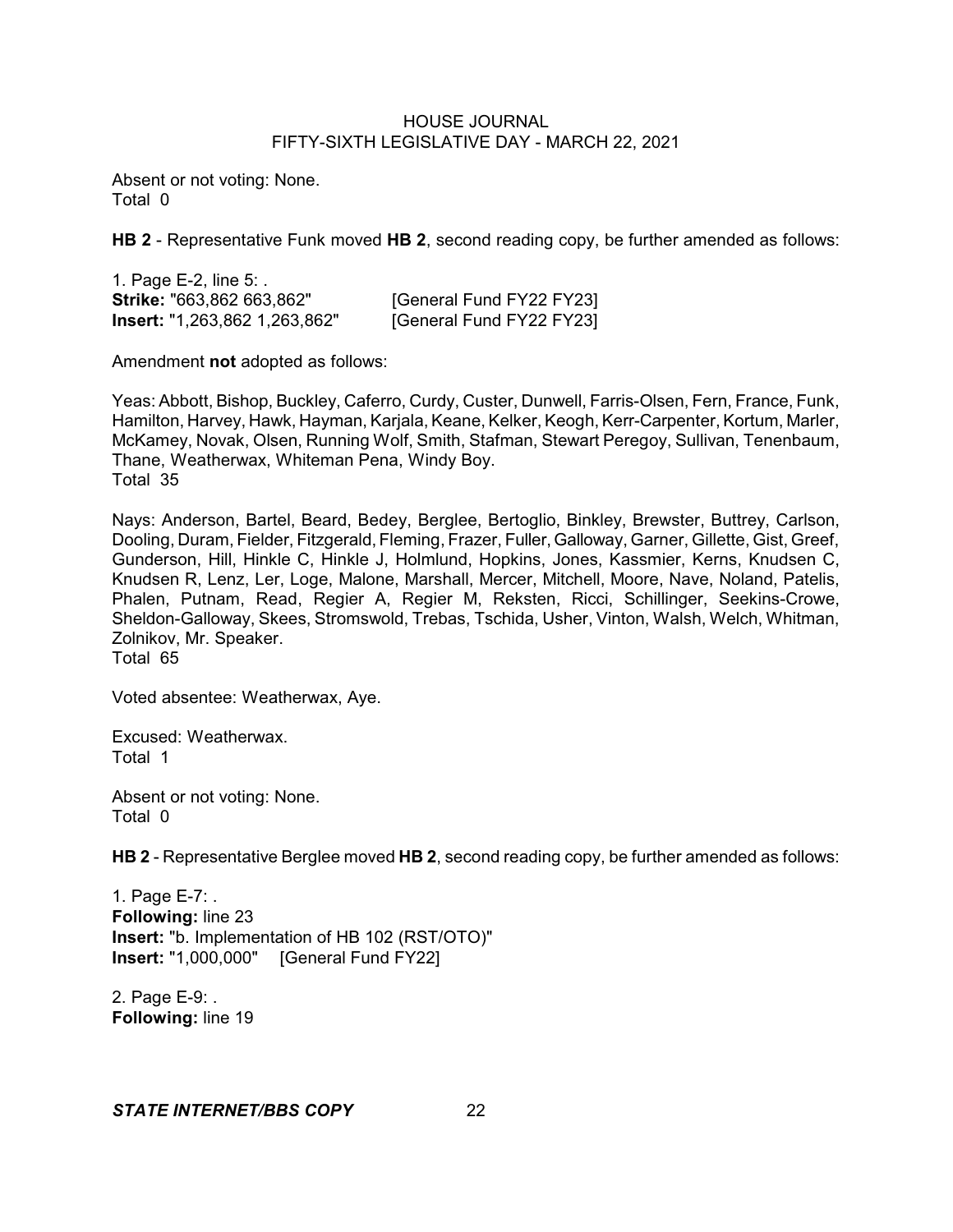**Insert:** "Implementation of HB 102 is restricted to the provision of full implementation of open and concealed carry of firearms on the Montana University System campuses, including but not limited to firearms training, metal detectors for events, gun safes for campus resident housing, or awareness campaigns. If the Montana University System files a lawsuit contesting the legality of HB 102, Implementation of HB 102 is void."

Amendment adopted as follows:

Yeas: Anderson, Bartel, Beard, Bedey, Berglee, Bertoglio, Binkley, Brewster, Buttrey, Carlson, Custer, Dooling, Duram, Fielder, Fitzgerald, Fleming, Frazer, Fuller, Galloway, Garner, Gillette, Gist, Greef, Gunderson, Hill, Hinkle C, Hinkle J, Holmlund, Hopkins, Jones, Kassmier, Kerns, Knudsen C, Knudsen R, Lenz, Ler, Loge, Malone, Marshall, McKamey, Mercer, Mitchell, Moore, Nave, Noland, Patelis, Phalen, Putnam, Read, Regier A, Regier M, Reksten, Ricci, Schillinger, Seekins-Crowe, Sheldon-Galloway, Skees, Stromswold, Trebas, Tschida, Usher, Vinton, Walsh, Welch, Whitman, Zolnikov, Mr. Speaker. Total 67

Nays: Abbott, Bishop, Buckley, Caferro, Curdy, Dunwell, Farris-Olsen, Fern, France, Funk, Hamilton, Harvey, Hawk, Hayman, Karjala, Keane, Kelker, Keogh, Kerr-Carpenter, Kortum, Marler, Novak, Olsen, Running Wolf, Smith, Stafman, Stewart Peregoy, Sullivan, Tenenbaum, Thane, Weatherwax, Whiteman Pena, Windy Boy. Total 33

Voted absentee: Weatherwax, No.

Excused: Weatherwax. Total 1

Absent or not voting: None. Total 0

House recessed. House reconvened.

### **SECTION C**

Representative Holmlund opened section C.

House recessed. House reconvened.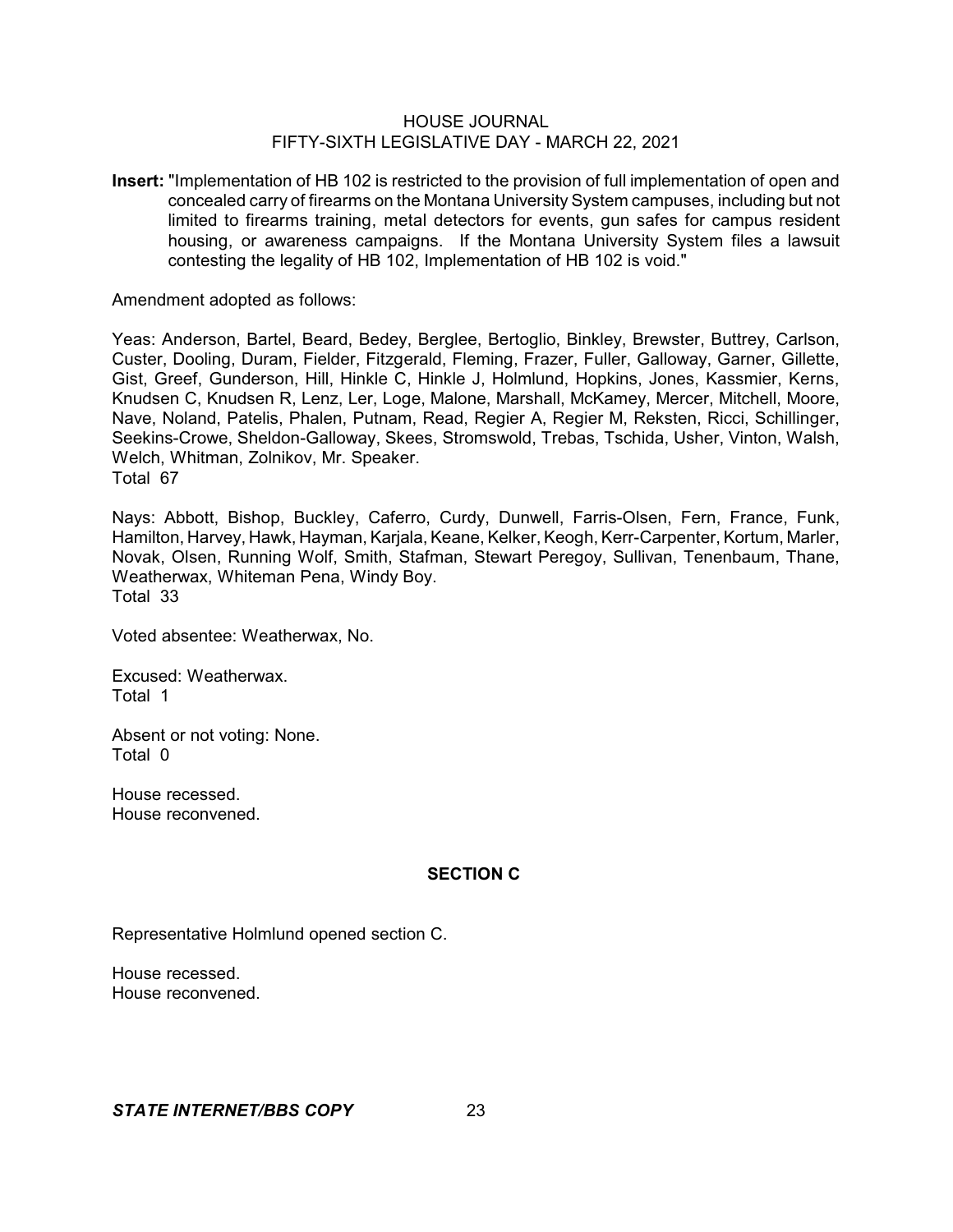### **SECTION D**

Representative Mercer opened section D.

**HB 2** - Representative Tschida moved **HB 2**, second reading copy, be further amended as follows:

1. Page D-1, line 27: . **Strike:** "7,685,897 7,813,382" [General Fund FY22 FY23] **Insert:** "7,837,897 7,965,382" [General Fund FY22 FY23]

Amendment adopted as follows:

Yeas: Anderson, Bartel, Beard, Bedey, Berglee, Bertoglio, Binkley, Brewster, Buttrey, Carlson, Custer, Dooling, Duram, Fielder, Fitzgerald, Fleming, Frazer, Fuller, Galloway, Garner, Gillette, Gist, Greef, Gunderson, Hill, Hinkle C, Hinkle J, Holmlund, Hopkins, Jones, Kassmier, Kerns, Knudsen C, Knudsen R, Lenz, Ler, Loge, Malone, Marshall, McKamey, Mercer, Mitchell, Moore, Nave, Noland, Patelis, Phalen, Putnam, Read, Regier A, Regier M, Reksten, Ricci, Schillinger, Seekins-Crowe, Sheldon-Galloway, Skees, Stromswold, Trebas, Tschida, Usher, Vinton, Walsh, Welch, Whitman, Zolnikov, Mr. Speaker. Total 67

Nays: Abbott, Bishop, Buckley, Caferro, Curdy, Dunwell, Farris-Olsen, Fern, France, Funk, Hamilton, Harvey, Hawk, Hayman, Karjala, Keane, Kelker, Keogh, Kerr-Carpenter, Kortum, Marler, Novak, Olsen, Running Wolf, Smith, Stafman, Stewart Peregoy, Sullivan, Tenenbaum, Thane, Weatherwax, Whiteman Pena, Windy Boy. Total 33

Voted absentee: Weatherwax, No.

Excused: Weatherwax. Total 1

Absent or not voting: None. Total 0

House recessed. House reconvened.

### **SECTION B**

Representative M. Regier opened section B.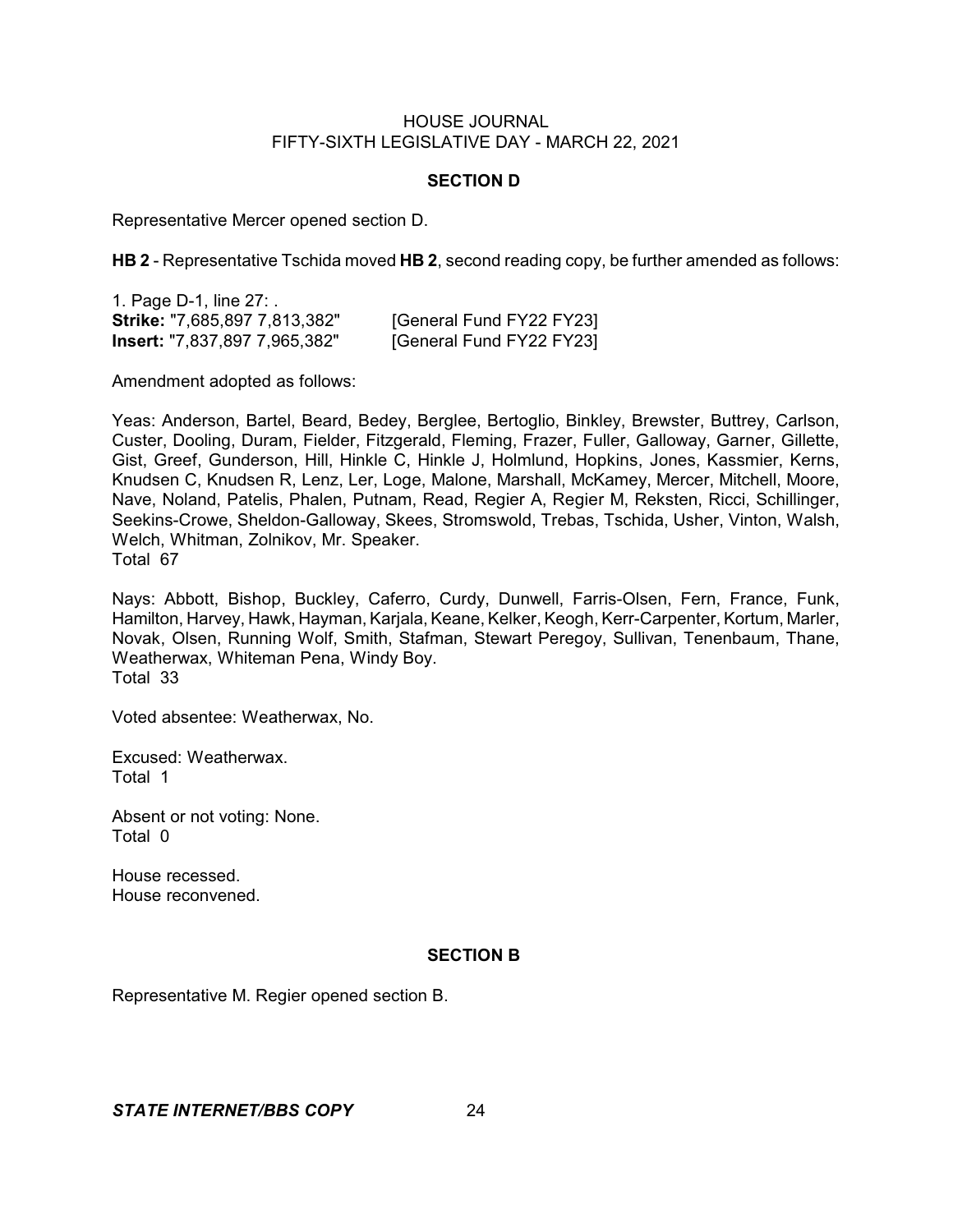**HB 2** - Representative Farris-Olsen moved **HB 2**, second reading copy, be further amended as follows:

| 1. Page B-2, line $7:$ .      |                                  |
|-------------------------------|----------------------------------|
| Strike: "6,855,606 7,085,268" | [General Fund FY22 FY23]         |
| lnsert: "7,227,254 7,457,256" | [General Fund FY22 FY23]         |
| Strike: "6,863,684 6,874,596" | [Federal Special Fund FY22 FY23] |
| Insert: "7,235,332 7,246,584" | [Federal Special Fund FY22 FY23] |

Amendment **not** adopted as follows:

Yeas: Abbott, Bishop, Buckley, Caferro, Curdy, Dunwell, Farris-Olsen, Fern, France, Funk, Hamilton, Harvey, Hawk, Hayman, Karjala, Keane, Kelker, Keogh, Kerr-Carpenter, Kortum, Marler, Novak, Olsen, Running Wolf, Smith, Stafman, Stewart Peregoy, Sullivan, Tenenbaum, Thane, Weatherwax, Whiteman Pena, Windy Boy. Total 33

Nays: Anderson, Bartel, Beard, Bedey, Berglee, Bertoglio, Binkley, Brewster, Buttrey, Carlson, Custer, Dooling, Duram, Fielder, Fitzgerald, Fleming, Frazer, Fuller, Galloway, Garner, Gillette, Gist, Greef, Gunderson, Hill, Hinkle C, Hinkle J, Holmlund, Hopkins, Jones, Kassmier, Kerns, Knudsen C, Knudsen R, Lenz, Ler, Loge, Malone, Marshall, McKamey, Mercer, Mitchell, Moore, Nave, Noland, Patelis, Phalen, Putnam, Read, Regier A, Regier M, Reksten, Ricci, Schillinger, Seekins-Crowe, Sheldon-Galloway, Skees, Stromswold, Trebas, Tschida, Usher, Vinton, Walsh, Welch, Whitman, Zolnikov, Mr. Speaker. Total 67

Voted absentee: Weatherwax, Aye.

Excused: Weatherwax. Total 1

Absent or not voting: None. Total 0

**HB 2** - Representative Novak moved **HB 2**, second reading copy, be further amended as follows:

1. Page B-2, line 9: . **Strike:** "34,254,013" [General Fund FY22] **Insert:** "36,711,113" [General Fund FY22]

Amendment **not** adopted as follows:

Yeas: Abbott, Bishop, Buckley, Caferro, Curdy, Dunwell, Farris-Olsen, Fern, France, Funk, Hamilton, Harvey, Hawk, Hayman, Karjala, Keane, Kelker, Keogh, Kerr-Carpenter, Kortum, Marler,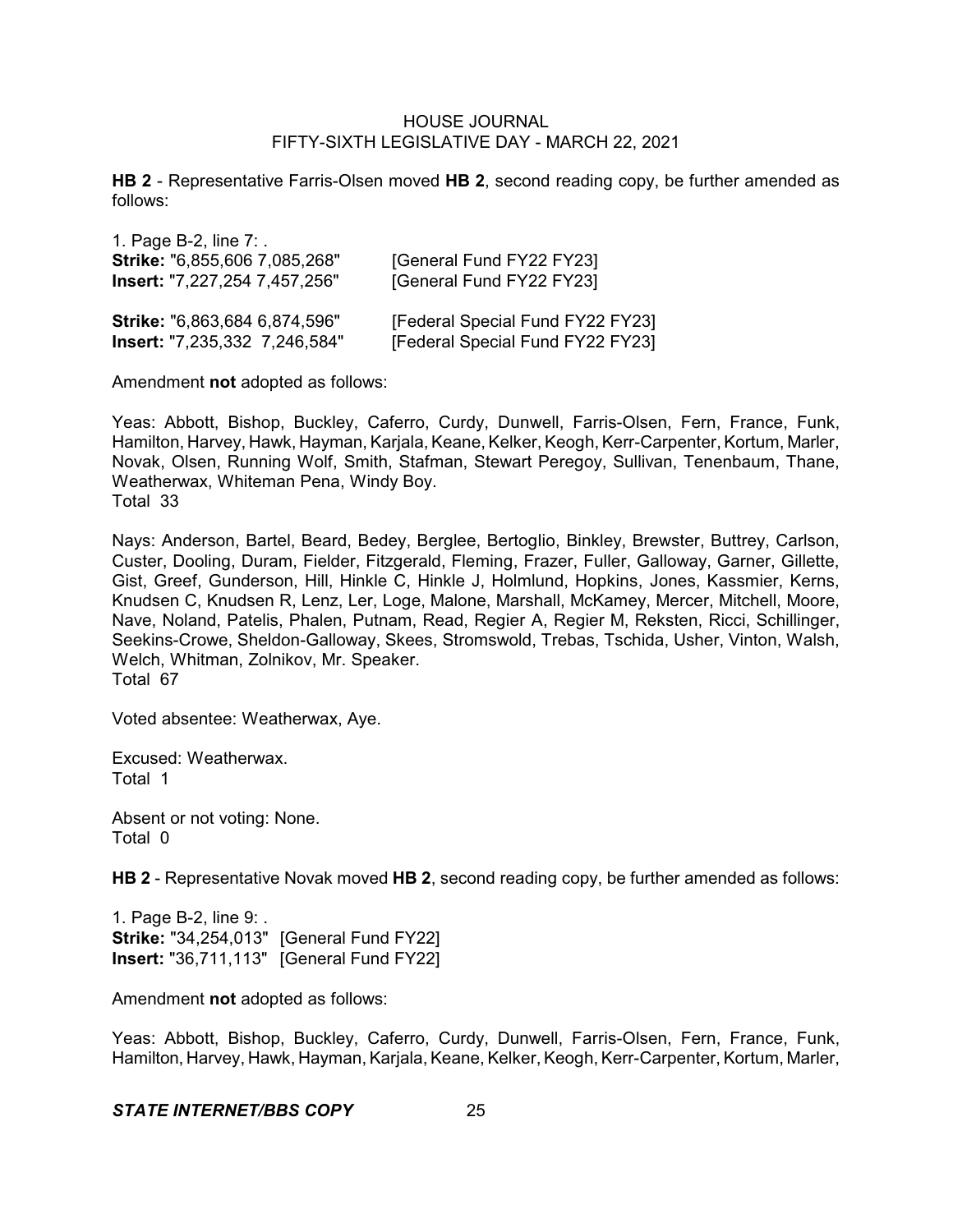Novak, Olsen, Running Wolf, Smith, Stafman, Stewart Peregoy, Sullivan, Tenenbaum, Thane, Weatherwax, Whiteman Pena, Windy Boy. Total 33

Nays: Anderson, Bartel, Beard, Bedey, Berglee, Bertoglio, Binkley, Brewster, Buttrey, Carlson, Custer, Dooling, Duram, Fielder, Fitzgerald, Fleming, Frazer, Fuller, Galloway, Garner, Gillette, Gist, Greef, Gunderson, Hill, Hinkle C, Hinkle J, Holmlund, Hopkins, Jones, Kassmier, Kerns, Knudsen C, Knudsen R, Lenz, Ler, Loge, Malone, Marshall, McKamey, Mercer, Mitchell, Moore, Nave, Noland, Patelis, Phalen, Putnam, Read, Regier A, Regier M, Reksten, Ricci, Schillinger, Seekins-Crowe, Sheldon-Galloway, Skees, Stromswold, Trebas, Tschida, Usher, Vinton, Walsh, Welch, Whitman, Zolnikov, Mr. Speaker. Total 67

Voted absentee: Weatherwax, Aye.

Excused: Weatherwax. Total 1

Absent or not voting: None. Total 0

**HB 2** - Representative Keogh moved **HB 2**, second reading copy, be further amended as follows:

| 1. Page B-3, line 4: .                 |                                  |
|----------------------------------------|----------------------------------|
| Strike: "22,912,964 28,709,838"        | [Federal Special Fund FY22 FY23] |
| <b>Insert:</b> "23,296,688 29,093,867" | [Federal Special Fund FY22 FY23] |

Amendment **not** adopted as follows:

Yeas: Abbott, Bishop, Buckley, Caferro, Curdy, Dunwell, Farris-Olsen, Fern, France, Funk, Hamilton, Harvey, Hawk, Hayman, Karjala, Keane, Kelker, Keogh, Kerr-Carpenter, Kortum, Marler, Novak, Olsen, Running Wolf, Smith, Stafman, Stewart Peregoy, Sullivan, Tenenbaum, Thane, Weatherwax, Whiteman Pena, Windy Boy. Total 33

Nays: Anderson, Bartel, Beard, Bedey, Berglee, Bertoglio, Binkley, Brewster, Buttrey, Carlson, Custer, Dooling, Duram, Fielder, Fitzgerald, Fleming, Frazer, Fuller, Galloway, Garner, Gillette, Gist, Greef, Gunderson, Hill, Hinkle C, Hinkle J, Holmlund, Hopkins, Jones, Kassmier, Kerns, Knudsen C, Knudsen R, Lenz, Ler, Loge, Malone, Marshall, McKamey, Mercer, Mitchell, Moore, Nave, Noland, Patelis, Phalen, Putnam, Read, Regier A, Regier M, Reksten, Ricci, Schillinger, Seekins-Crowe, Sheldon-Galloway, Skees, Stromswold, Trebas, Tschida, Usher, Vinton, Walsh, Welch, Whitman, Zolnikov, Mr. Speaker. Total 67

Voted absentee: Weatherwax, Aye.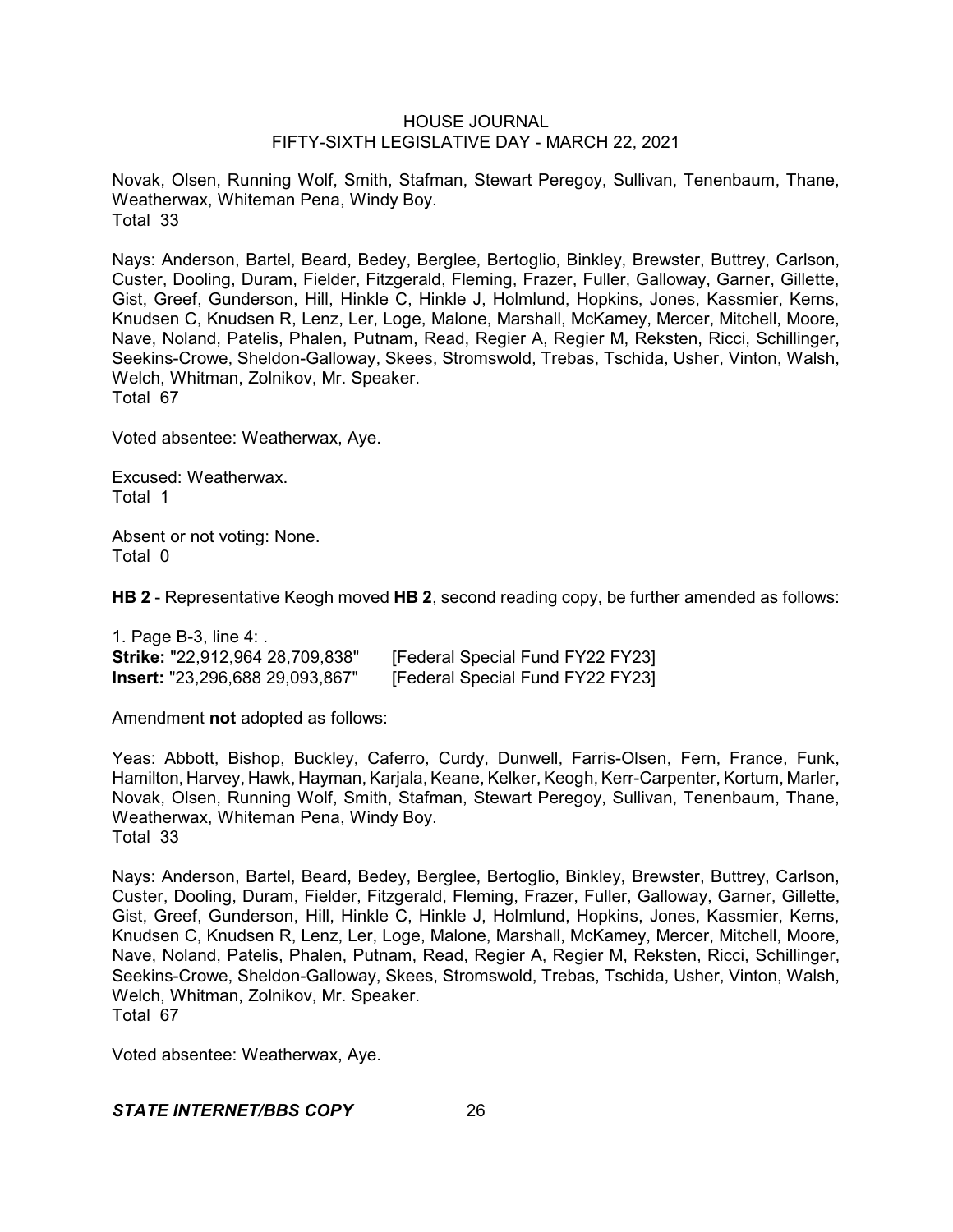Excused: Weatherwax. Total 1

Absent or not voting: None. Total 0

**HB 2** - Representative Bishop moved **HB 2**, second reading copy, be further amended as follows:

1. Page B-3, line 18: . **Strike:** "12,038,326 12,049,130" [General Fund FY22 FY23] **Insert:** "13,238,326 13,249,130" [General Fund FY22 FY23]

Amendment **not** adopted as follows:

Yeas: Abbott, Bishop, Buckley, Caferro, Curdy, Dunwell, Farris-Olsen, Fern, France, Funk, Hamilton, Harvey, Hawk, Hayman, Karjala, Keane, Kelker, Keogh, Kerr-Carpenter, Kortum, Marler, Novak, Olsen, Running Wolf, Smith, Stafman, Stewart Peregoy, Sullivan, Tenenbaum, Thane, Weatherwax, Whiteman Pena, Windy Boy. Total 33

Nays: Anderson, Bartel, Beard, Bedey, Berglee, Bertoglio, Binkley, Brewster, Buttrey, Carlson, Custer, Dooling, Duram, Fielder, Fitzgerald, Fleming, Frazer, Fuller, Galloway, Garner, Gillette, Gist, Greef, Gunderson, Hill, Hinkle C, Hinkle J, Holmlund, Hopkins, Jones, Kassmier, Kerns, Knudsen C, Knudsen R, Lenz, Ler, Loge, Malone, Marshall, McKamey, Mercer, Mitchell, Moore, Nave, Noland, Patelis, Phalen, Putnam, Read, Regier A, Regier M, Reksten, Ricci, Schillinger, Seekins-Crowe, Sheldon-Galloway, Skees, Stromswold, Trebas, Tschida, Usher, Vinton, Walsh, Welch, Whitman, Zolnikov, Mr. Speaker. Total 67

Voted absentee: Weatherwax, Aye.

Excused: Weatherwax. Total 1

Absent or not voting: None. Total 0

**HB 2** - Representative Caferro moved **HB 2**, second reading copy, be further amended as follows:

1. Page B-2, line 23: **Strike:** "16,955,429 16,129,236" [General Fund FY22 FY23] **Insert:** "22,236,653 21,510,999" [General Fund FY22 FY23] **Strike:** "433,932,376 437,942,238" [Federal Special Fund FY22 FY23] **Insert:** "428,651,152 432,560,475" [Federal Special Fund FY22 FY23]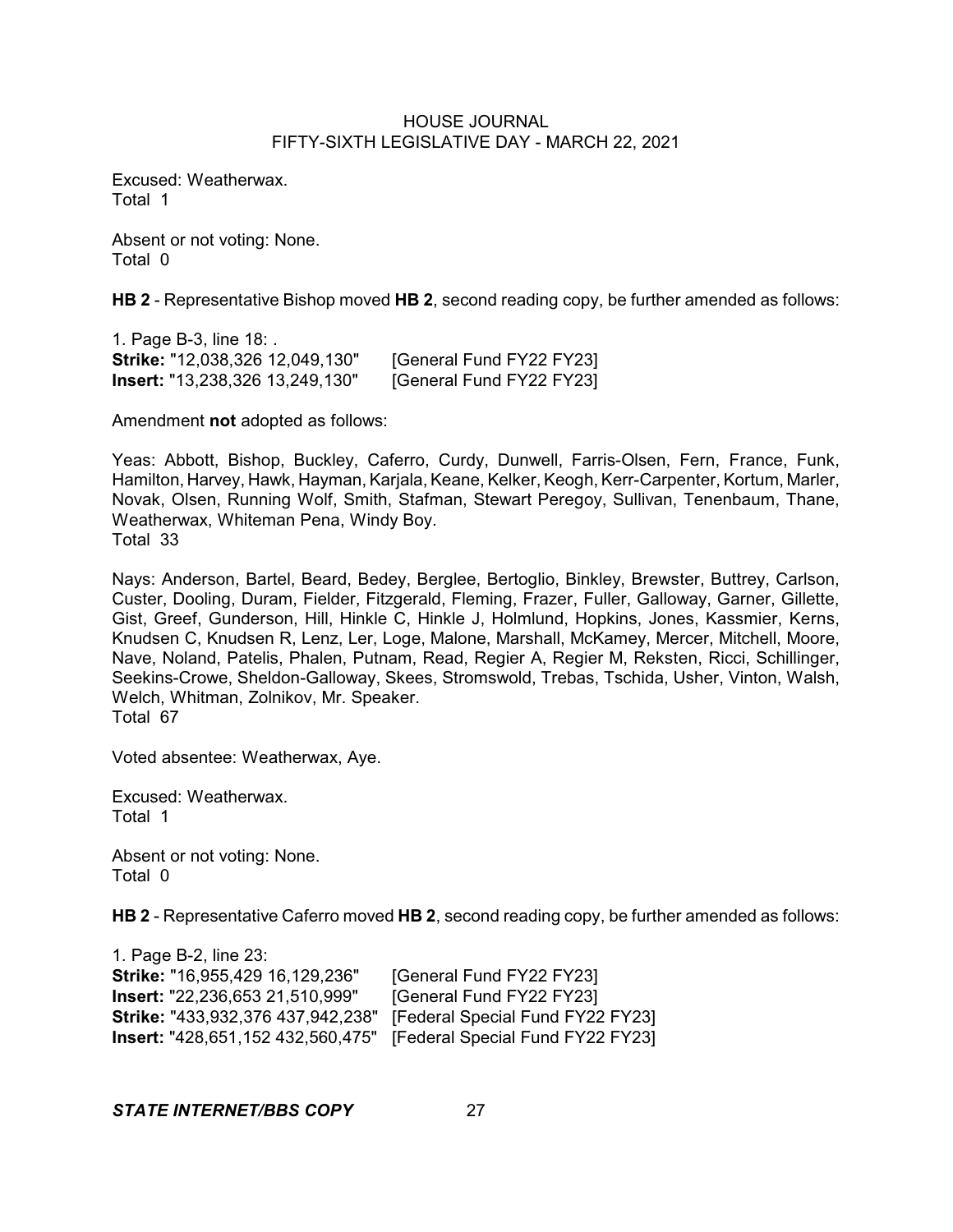Amendment **not** adopted as follows:

Yeas: Abbott, Bishop, Buckley, Buttrey, Caferro, Curdy, Dunwell, Farris-Olsen, Fern, France, Funk, Hamilton, Harvey, Hawk, Hayman, Karjala, Keane, Kelker, Keogh, Kerr-Carpenter, Kortum, Marler, Novak, Olsen, Running Wolf, Smith, Stafman, Stewart Peregoy, Sullivan, Tenenbaum, Thane, Weatherwax, Whiteman Pena, Windy Boy. Total 34

Nays: Anderson, Bartel, Beard, Bedey, Berglee, Bertoglio, Binkley, Brewster, Carlson, Custer, Dooling, Duram, Fielder, Fitzgerald, Fleming, Frazer, Fuller, Galloway, Garner, Gillette, Gist, Greef, Gunderson, Hill, Hinkle C, Hinkle J, Holmlund, Hopkins, Jones, Kassmier, Kerns, Knudsen C, Knudsen R, Lenz, Ler, Loge, Malone, Marshall, McKamey, Mercer, Mitchell, Moore, Nave, Noland, Patelis, Phalen, Putnam, Read, Regier A, Regier M, Reksten, Ricci, Schillinger, Seekins-Crowe, Sheldon-Galloway, Skees, Stromswold, Trebas, Tschida, Usher, Vinton, Walsh, Welch, Whitman, Zolnikov, Mr. Speaker.

Total 66

Voted absentee: Weatherwax, Aye.

Excused: Weatherwax. Total 1

Absent or not voting: None. Total 0

**HB 2** - Representative Kelker moved **HB 2**, second reading copy, be further amended as follows:

1. Page B-3, line 20: . **Strike:** "9,662,945 11,064,470" [General Fund FY22 FY23] **Insert:** "10,162,945 11,564,470" [General Fund FY22 FY23]

Amendment **not** adopted as follows:

Yeas: Abbott, Bishop, Buckley, Caferro, Curdy, Custer, Dunwell, Farris-Olsen, Fern, France, Funk, Hamilton, Harvey, Hawk, Hayman, Karjala, Keane, Kelker, Keogh, Kerr-Carpenter, Kortum, Marler, Novak, Olsen, Running Wolf, Smith, Stafman, Stewart Peregoy, Sullivan, Tenenbaum, Thane, Weatherwax, Whiteman Pena, Windy Boy. Total 34

Nays: Anderson, Bartel, Beard, Bedey, Berglee, Bertoglio, Binkley, Brewster, Buttrey, Carlson, Dooling, Duram, Fielder, Fitzgerald, Fleming, Frazer, Fuller, Galloway, Garner, Gillette, Gist, Greef, Gunderson, Hill, Hinkle C, Hinkle J, Holmlund, Hopkins, Jones, Kassmier, Kerns, Knudsen C, Knudsen R, Lenz, Ler, Loge, Malone, Marshall, McKamey, Mercer, Mitchell, Moore, Nave, Noland,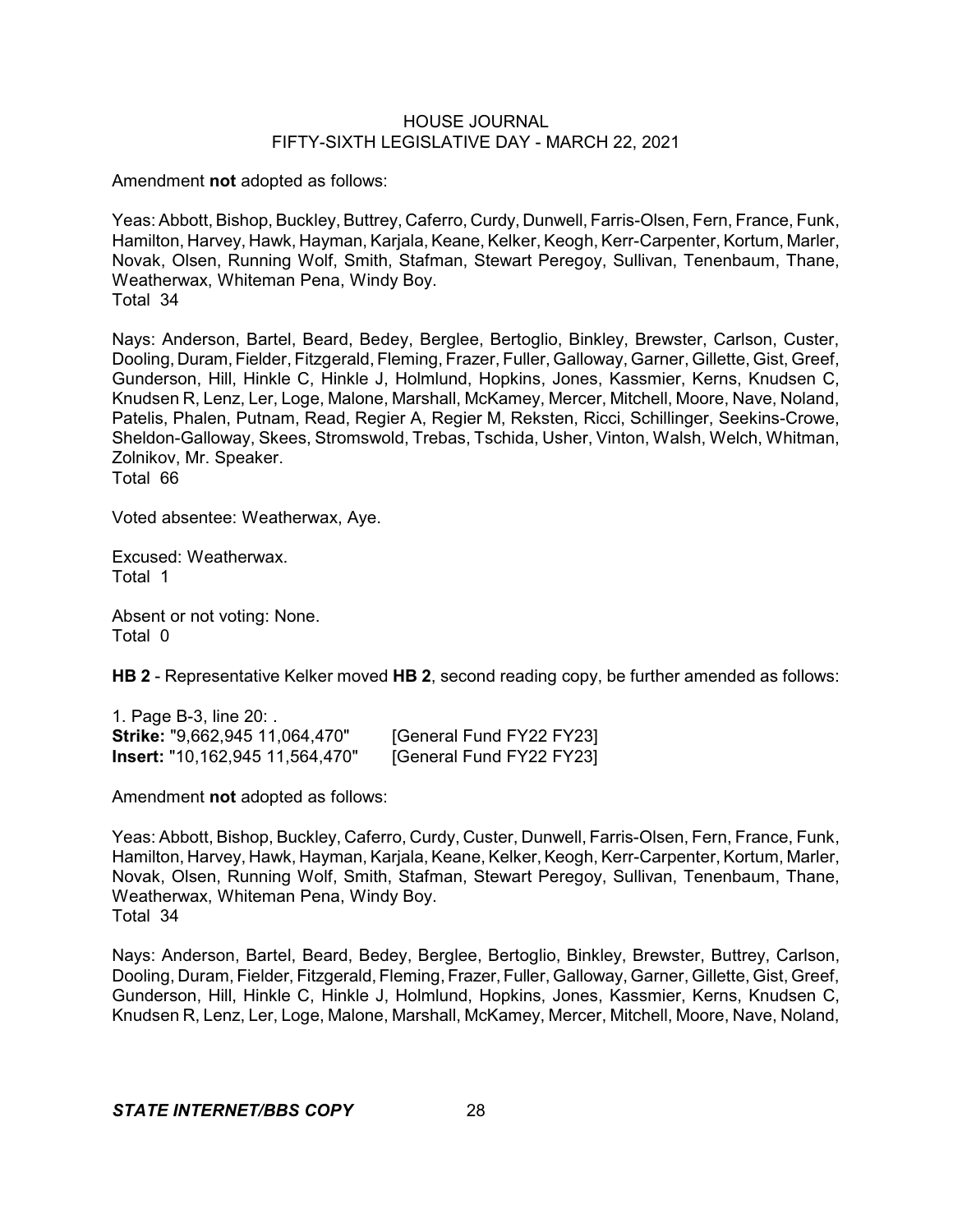Patelis, Phalen, Putnam, Read, Regier A, Regier M, Reksten, Ricci, Schillinger, Seekins-Crowe, Sheldon-Galloway, Skees, Stromswold, Trebas, Tschida, Usher, Vinton, Walsh, Welch, Whitman, Zolnikov, Mr. Speaker. Total 66

Voted absentee: Weatherwax, Aye.

Excused: Weatherwax. Total 1

Absent or not voting: None. Total 0

**HB 2** - Representative Keogh moved **HB 2**, second reading copy, be further amended as follows:

| 1. Page B-1, line 10: .<br>Strike: "10,546,281 10,903,662"<br>Insert: "10,667,331 11,025,033"    | [General Fund FY22 FY23]<br>[General Fund FY22 FY23] |
|--------------------------------------------------------------------------------------------------|------------------------------------------------------|
| Strike: "1,264,959 1,267,903"                                                                    | [State Special Fund FY22 FY23]                       |
| Insert: "1,279,533 1,282,515"                                                                    | [State Special Fund FY22 FY23]                       |
| Strike: "16,651,741 16,690,402"                                                                  | [Federal Special Fund FY22 FY23]                     |
| <b>Insert:</b> "16,845,462 16,884,637"                                                           | [Federal Special Fund FY22 FY23]                     |
| 2. Page B-1, line 26: .<br>Strike: "3,149,348 3,207,756"<br><b>Insert: "3,168,198 3,226,670"</b> | [General Fund FY22 FY23]<br>[General Fund FY22 FY23] |
| Strike: "14,264,206 14,271,932"                                                                  | [State Special Fund FY22 FY23]                       |
| Insert: "14,290,371 14,298,178"                                                                  | [State Special Fund FY22 FY23]                       |
| Strike: "21,973,648 22,003,561"                                                                  | [Federal Special Fund FY22 FY23]                     |
| Insert: "22,056,547 22,086,755"                                                                  | [Federal Special Fund FY22 FY23]                     |
| 3. Page B-2, line 7: .<br>Strike: "6,855,606 7,085,268"<br>Insert: "6,931,717 7,161,560"         | [General Fund FY22 FY23]<br>[General Fund FY22 FY23] |
| Strike: "6,863,684 6,874,596"                                                                    | [Federal Special Fund FY22 FY23]                     |
| Insert: "6,897,507 6,908,525"                                                                    | [Federal Special Fund FY22 FY23]                     |
| 4. Page B-3, line 6: .<br>Strike: "948,266 971,760"<br>Insert: "957,388 980,895 "                | [General Fund FY22 FY23]<br>[General Fund FY22 FY23] |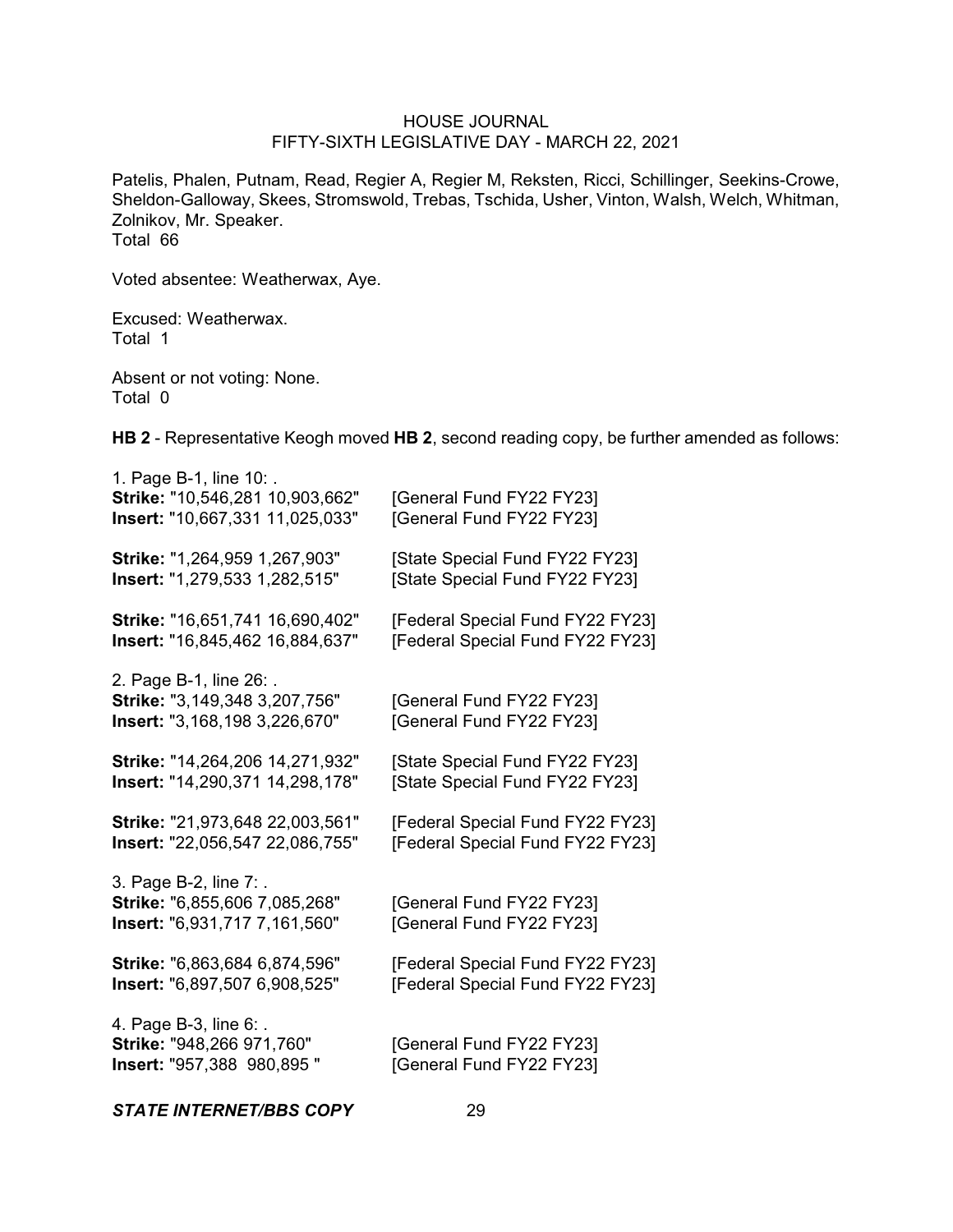| Strike: "3,049,843 3,051,485"                                                                       | [State Special Fund FY22 FY23]                       |
|-----------------------------------------------------------------------------------------------------|------------------------------------------------------|
| <b>Insert: "3,066,317 3,067,975"</b>                                                                | [State Special Fund FY22 FY23]                       |
| Strike: "1,423,566 1,425,375"                                                                       | [Federal Special Fund FY22 FY23]                     |
| <b>Insert:</b> "1,436,768 1,438,596"                                                                | [Federal Special Fund FY22 FY23]                     |
| 5. Page B-3, line 8: .<br>Strike: "12,599,654 11,711,662"<br><b>Insert: "12,638,231 11,750,328"</b> | [General Fund FY22 FY23]<br>[General Fund FY22 FY23] |
| Strike: "11,242,236 11,244,918"                                                                     | [State Special Fund FY22 FY23]                       |
| <b>Insert: "11,331,392 11,334,250"</b>                                                              | [State Special Fund FY22 FY23]                       |
| Strike: "22,916,947 21,392,789"                                                                     | [Federal Special Fund FY22 FY23]                     |
| Insert: "22,933,618 21,409,497"                                                                     | [Federal Special Fund FY22 FY23]                     |
| 6. Page B-3, line 20: .<br>Strike: "9,662,945 11,064,470"<br>Insert: "10,123,276 11,526,189"        | [General Fund FY22 FY23]<br>[General Fund FY22 FY23] |
| Strike: "10,019,041 10,030,742"                                                                     | [State Special Fund FY22 FY23]                       |
| Insert: "10,065,738 10,077,554"                                                                     | [State Special Fund FY22 FY23]                       |
| Strike: "8,627,040 8,631,417"                                                                       | [Federal Special Fund FY22 FY23]                     |
| Insert: "8,639,733 8,644,152"                                                                       | [Federal Special Fund FY22 FY23]                     |

Amendment **not** adopted as follows:

Yeas: Abbott, Bishop, Buckley, Caferro, Curdy, Dunwell, Farris-Olsen, Fern, France, Funk, Hamilton, Harvey, Hawk, Hayman, Karjala, Keane, Kelker, Keogh, Kerr-Carpenter, Kortum, Marler, Novak, Olsen, Running Wolf, Smith, Stafman, Stewart Peregoy, Sullivan, Tenenbaum, Thane, Weatherwax, Whiteman Pena, Windy Boy. Total 33

Nays: Anderson, Bartel, Beard, Bedey, Berglee, Bertoglio, Binkley, Brewster, Buttrey, Carlson, Custer, Dooling, Duram, Fielder, Fitzgerald, Fleming, Frazer, Fuller, Galloway, Garner, Gillette, Gist, Greef, Gunderson, Hill, Hinkle C, Hinkle J, Holmlund, Hopkins, Jones, Kassmier, Kerns, Knudsen C, Knudsen R, Lenz, Ler, Loge, Malone, Marshall, McKamey, Mercer, Mitchell, Moore, Nave, Noland, Patelis, Phalen, Putnam, Read, Regier A, Regier M, Reksten, Ricci, Schillinger, Seekins-Crowe, Sheldon-Galloway, Skees, Stromswold, Trebas, Tschida, Usher, Vinton, Walsh, Welch, Whitman, Zolnikov, Mr. Speaker. Total 67

Voted absentee: Weatherwax, Aye.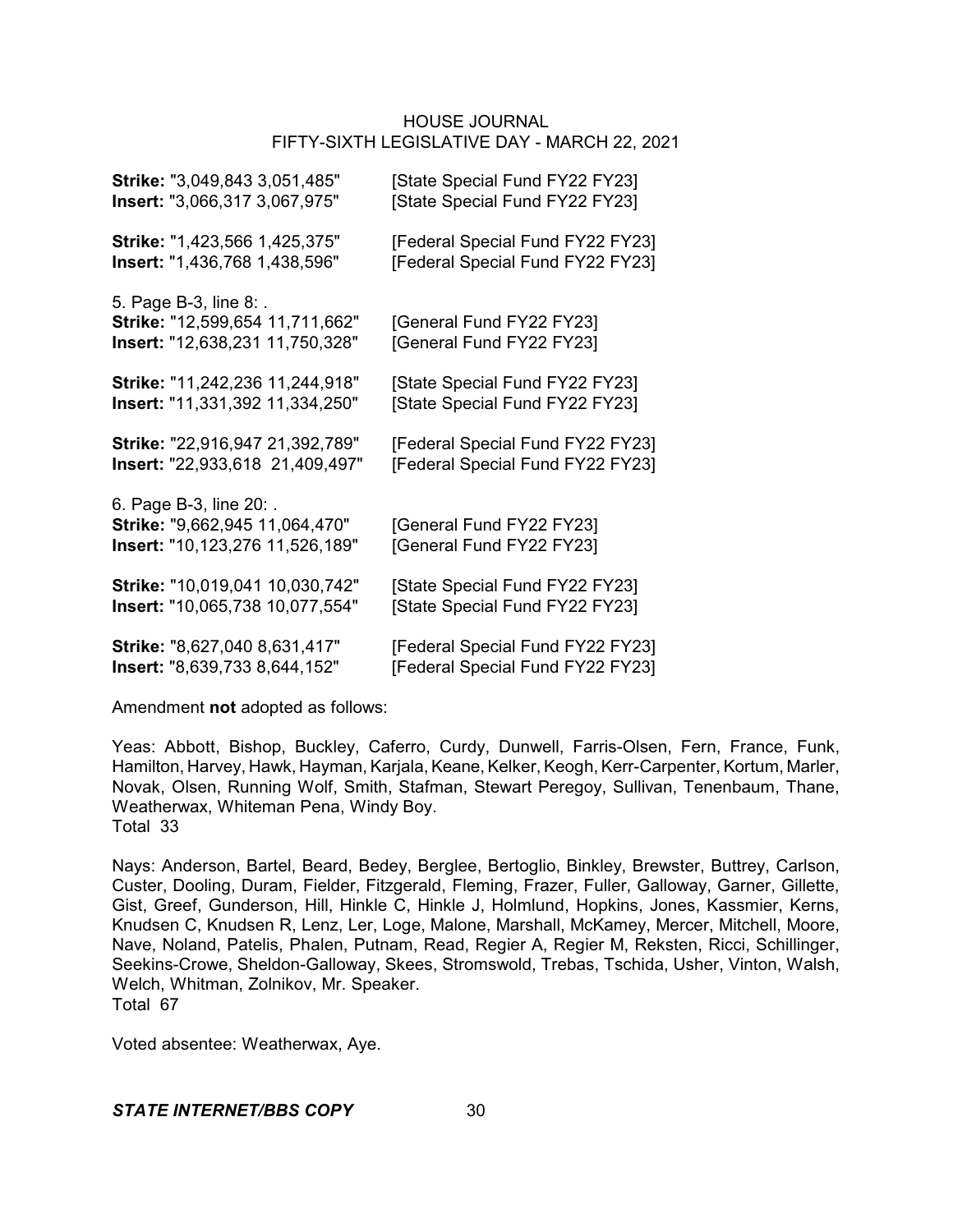Excused: Weatherwax. Total 1

Absent or not voting: None. Total 0

**HB 2** - Representative Bishop moved **HB 2**, second reading copy, be further amended as follows:

| 1. Page B-2, line 9:            |                                  |
|---------------------------------|----------------------------------|
| Strike: "34,254,013 37,140,481" | [General Fund FY22 FY23]         |
| lnsert: "34,754,013 37,640,481" | [General Fund FY22 FY23]         |
| Strike: "68,861,129 73,771,528" | [Federal Special Fund FY22 FY23] |
| Insert: "69,792,768 74,703,167" | [Federal Special Fund FY22 FY23] |
| 2. Page B-3, line 24:           |                                  |
| <b>Strike: "0 0"</b>            | [General Fund FY22 FY23]         |
| Insert: "500,000 500,000"       | [General Fund FY22 FY23]         |
| Strike: "16,218,201 18,108,268" | [Federal Special Fund FY22 FY23] |
| Insert: "17,149,840 19,039,907" | [Federal Special Fund FY22 FY23] |

Amendment **not** adopted as follows:

Yeas: Abbott, Bishop, Buckley, Caferro, Curdy, Dunwell, Farris-Olsen, Fern, France, Funk, Hamilton, Harvey, Hawk, Hayman, Karjala, Keane, Kelker, Keogh, Kerr-Carpenter, Kortum, Marler, Novak, Olsen, Running Wolf, Smith, Stafman, Stewart Peregoy, Sullivan, Tenenbaum, Thane, Weatherwax, Whiteman Pena, Windy Boy. Total 33

Nays: Anderson, Bartel, Beard, Bedey, Berglee, Bertoglio, Binkley, Brewster, Buttrey, Carlson, Custer, Dooling, Duram, Fielder, Fitzgerald, Fleming, Frazer, Fuller, Galloway, Garner, Gillette, Gist, Greef, Gunderson, Hill, Hinkle C, Hinkle J, Holmlund, Hopkins, Jones, Kassmier, Kerns, Knudsen C, Knudsen R, Lenz, Ler, Loge, Malone, Marshall, McKamey, Mercer, Mitchell, Moore, Nave, Noland, Patelis, Phalen, Putnam, Read, Regier A, Regier M, Reksten, Ricci, Schillinger, Seekins-Crowe, Sheldon-Galloway, Skees, Stromswold, Trebas, Tschida, Usher, Vinton, Walsh, Welch, Whitman, Zolnikov, Mr. Speaker. Total 67

Voted absentee: Weatherwax, Aye.

Excused: Weatherwax. Total 1

Absent or not voting: None. Total 0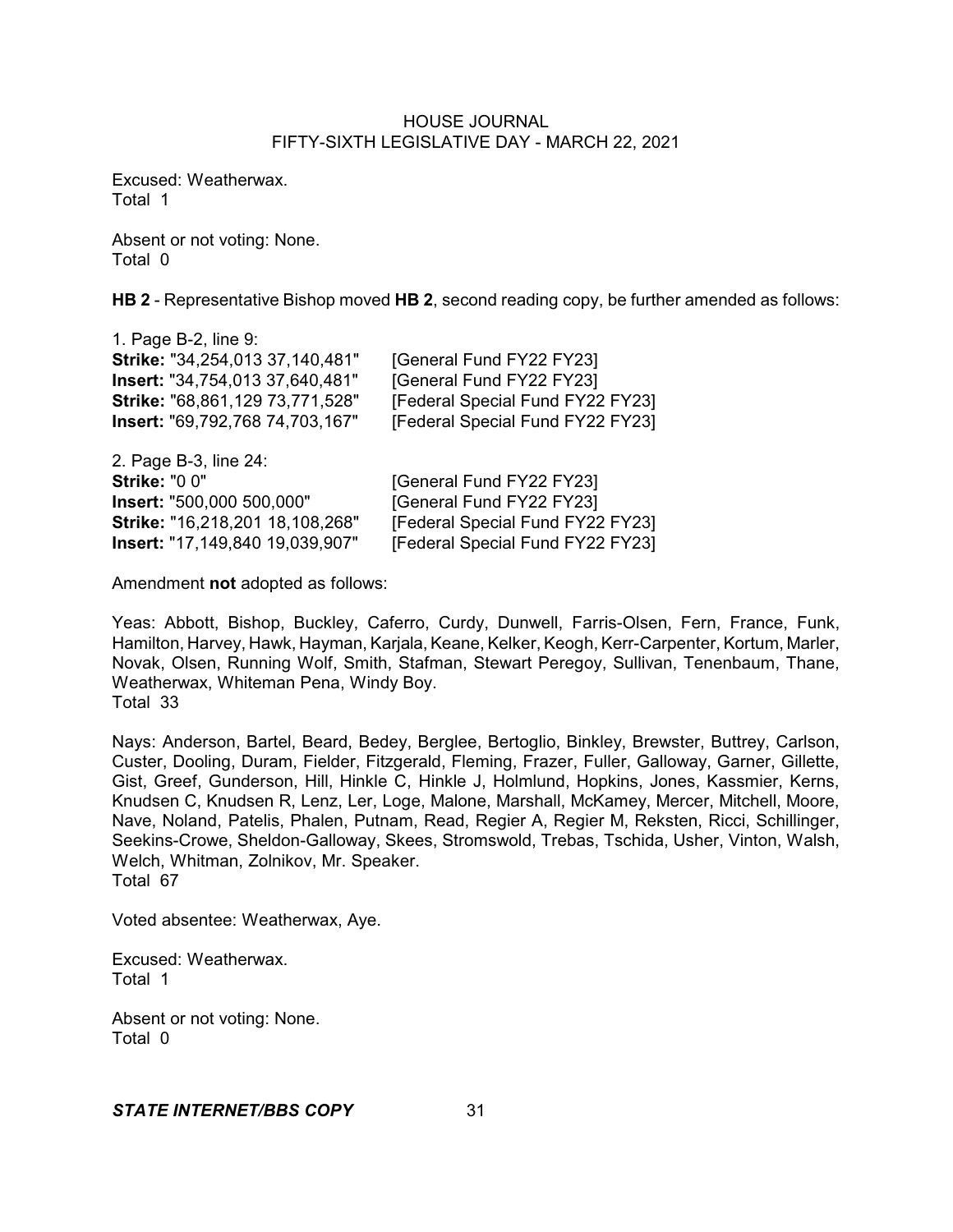**HB 2** - Representative Curdy moved **HB 2**, second reading copy, be further amended as follows:

1. Page B-3, line 12: . **Strike:** "11,592,903 11,642,545" [General Fund FY22 FY23] **Insert:** "12,177,967 13,007,694" [General Fund FY22 FY23] **Strike:** "29,338,297 29,288,655" [Federal Special Fund FY22 FY23]<br>**Insert:** "30.421.983 31.817.256" [Federal Special Fund FY22 FY23] **IFederal Special Fund FY22 FY23]** 

Amendment **not** adopted as follows:

Yeas: Abbott, Bishop, Buckley, Caferro, Curdy, Dunwell, Farris-Olsen, Fern, France, Funk, Greef, Hamilton, Harvey, Hawk, Hayman, Karjala, Keane, Kelker, Keogh, Kerr-Carpenter, Kortum, Marler, Novak, Olsen, Running Wolf, Seekins-Crowe, Smith, Stafman, Stewart Peregoy, Sullivan, Tenenbaum, Thane, Weatherwax, Whiteman Pena, Windy Boy. Total 35

Nays: Anderson, Bartel, Beard, Bedey, Berglee, Bertoglio, Binkley, Brewster, Buttrey, Carlson, Custer, Dooling, Duram, Fielder, Fitzgerald, Fleming, Frazer, Fuller, Galloway, Garner, Gillette, Gist, Gunderson, Hill, Hinkle C, Hinkle J, Holmlund, Hopkins, Jones, Kassmier, Kerns, Knudsen C, Knudsen R, Lenz, Ler, Loge, Malone, Marshall, McKamey, Mercer, Mitchell, Moore, Nave, Noland, Patelis, Phalen, Putnam, Read, Regier A, Regier M, Reksten, Ricci, Schillinger, Sheldon-Galloway, Skees, Stromswold, Trebas, Tschida, Usher, Vinton, Walsh, Welch, Whitman, Zolnikov, Mr. Speaker. Total 65

Voted absentee: Weatherwax, Aye.

Excused: Weatherwax. Total 1

Absent or not voting: None. Total 0

**HB 2** - Representative Jones moved **HB 2**, as amended, do pass. Motion carried as follows:

Yeas: Anderson, Bartel, Beard, Bedey, Berglee, Bertoglio, Binkley, Brewster, Buttrey, Carlson, Custer, Dooling, Duram, Fielder, Fitzgerald, Fleming, Frazer, Fuller, Galloway, Garner, Gillette, Gist, Greef, Gunderson, Hill, Hinkle C, Hinkle J, Holmlund, Hopkins, Jones, Kassmier, Kerns, Knudsen C, Knudsen R, Lenz, Ler, Loge, Malone, Marshall, McKamey, Mercer, Mitchell, Moore, Nave, Noland, Patelis, Phalen, Putnam, Read, Regier A, Regier M, Reksten, Ricci, Schillinger, Seekins-Crowe, Sheldon-Galloway, Skees, Stromswold, Trebas, Tschida, Usher, Vinton, Walsh, Welch, Whitman, Zolnikov, Mr. Speaker. Total 67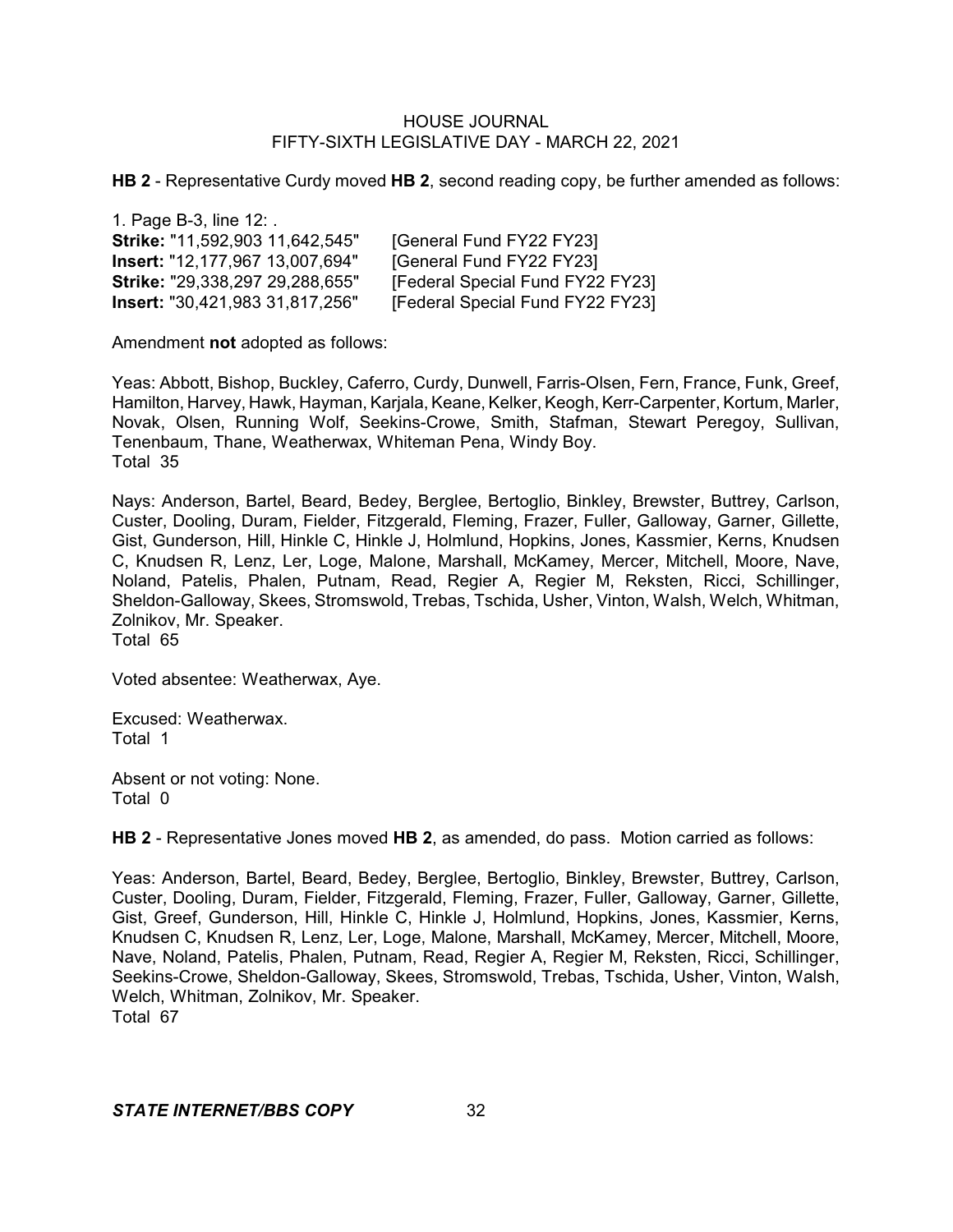Nays: Abbott, Bishop, Buckley, Caferro, Curdy, Dunwell, Farris-Olsen, Fern, France, Funk, Hamilton, Harvey, Hawk, Hayman, Karjala, Keane, Kelker, Keogh, Kerr-Carpenter, Kortum, Marler, Novak, Olsen, Running Wolf, Smith, Stafman, Stewart Peregoy, Sullivan, Tenenbaum, Thane, Weatherwax, Whiteman Pena, Windy Boy. Total 33

Voted absentee: Weatherwax, No.

Excused: Weatherwax. Total 1

Absent or not voting: None. Total 0

Majority Leader Vinton moved the Committee rise and report. Motion carried. Committee arose. House resumed. Mr. Speaker presiding. Chair Skees moved the Committee of the Whole report be adopted. Report adopted as follows:

Yeas: Abbott, Anderson, Bartel, Beard, Bedey, Berglee, Bertoglio, Binkley, Bishop, Brewster, Buckley, Buttrey, Carlson, Curdy, Custer, Dooling, Duram, Fern, Fielder, Fitzgerald, Fleming, France, Frazer, Fuller, Galloway, Garner, Gillette, Gist, Greef, Gunderson, Harvey, Hayman, Hill, Hinkle C, Hinkle J, Holmlund, Hopkins, Jones, Kassmier, Kelker, Kerns, Knudsen C, Knudsen R, Lenz, Ler, Loge, Malone, Marshall, McKamey, Mercer, Mitchell, Moore, Nave, Noland, Novak, Patelis, Phalen, Putnam, Read, Regier A, Regier M, Reksten, Ricci, Schillinger, Seekins-Crowe, Sheldon-Galloway, Skees, Stromswold, Sullivan, Tenenbaum, Thane, Tschida, Usher, Vinton, Walsh, Welch, Whitman, Zolnikov, Mr. Speaker. Total 79

Nays: Caferro, Dunwell, Farris-Olsen, Funk, Hamilton, Hawk, Karjala, Keane, Kerr-Carpenter, Kortum, Marler, Olsen, Running Wolf, Smith, Stafman, Stewart Peregoy, Whiteman Pena, Windy Boy.

Total 18

Voted absentee: None.

Excused: Weatherwax. Total 1

Absent or not voting: Keogh, Trebas. Total 2